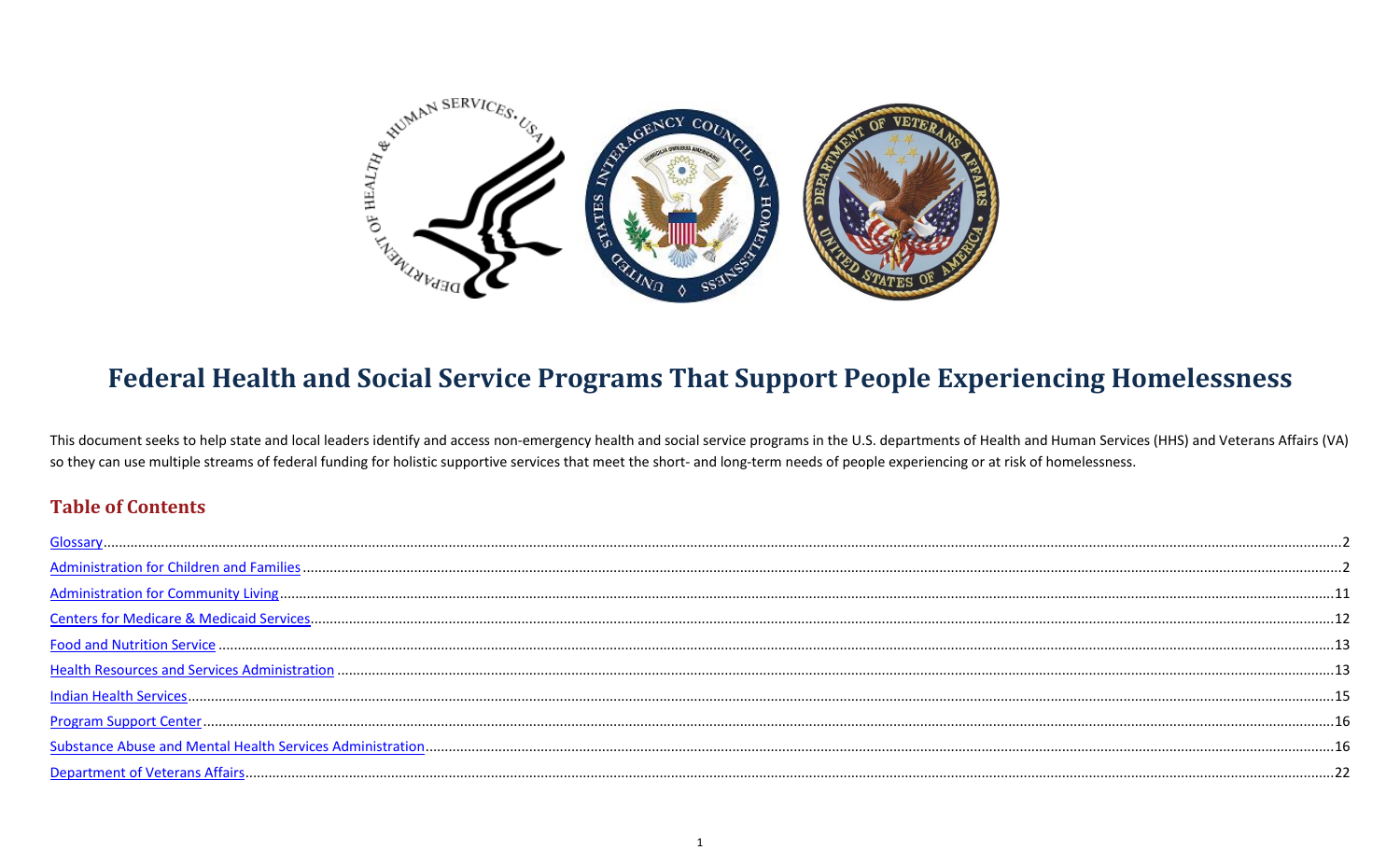# <span id="page-1-0"></span>**Glossary**

ARPA = American Rescue Plan Act CARES = Coronavirus Aid, Relief, and Economic Security Act ACF = Administration for Children and Families CMS = Centers for Medicare & Medicaid Services FY = Fiscal Year HRSA = Health Resources and Services Administration IHS = Indian Health Service SAMHSA = Substance Abuse and Mental Health Services Administration USDA = U.S. Department of Agriculture USVI = U.S. Virgin Islands PR = Puerto Rico

<span id="page-1-1"></span>

| Program                                               | Served                                                                             | Populations   Allowable Uses                                                                                                                                                                        | Patient<br>Access or<br><b>Program</b><br>Duration | Number of<br><b>Participants</b><br>Served | Reach                                                                                     | Geographic   Funding and<br><b>Operating</b><br>Mechanisms                                                                                        |
|-------------------------------------------------------|------------------------------------------------------------------------------------|-----------------------------------------------------------------------------------------------------------------------------------------------------------------------------------------------------|----------------------------------------------------|--------------------------------------------|-------------------------------------------------------------------------------------------|---------------------------------------------------------------------------------------------------------------------------------------------------|
| <b>Administration for Children and Families (ACF)</b> |                                                                                    |                                                                                                                                                                                                     |                                                    |                                            |                                                                                           |                                                                                                                                                   |
| <b>Family Violence Prevention &amp; Services</b>      | Shelter:<br>Individuals<br>experiencing<br>domestic violence<br>and their children | Provision of emergency shelter<br>and other non-shelter support<br>services, such as victim<br>advocacy, crisis counseling,<br>safety planning, support groups,<br>information and referrals, legal |                                                    | Support 1.3 million<br>survivors           | 56 states and<br>territories issue<br>subawards to<br>1,500 local<br>domestic<br>violence | Formula and competitive<br>grants to states and tribes-<br>sub-awarded to local<br>organizations; \$182.5 million<br>(FY21 enacted); \$45 million |

U.S. Interagency Council on Homelessness U.S. Department of Health and Human Services U.S. Department of Veterans Affairs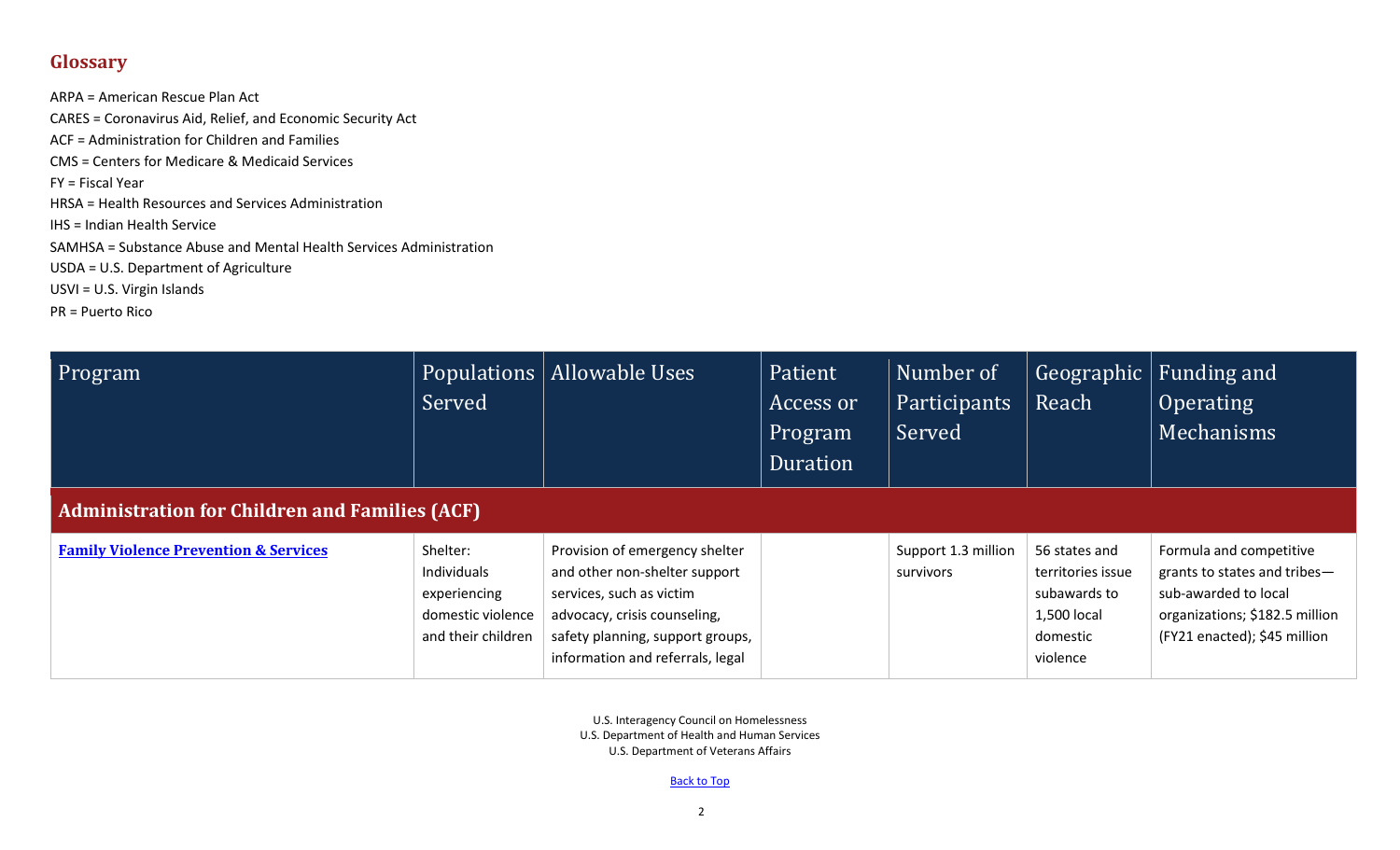|                                                                                                               |                                                                                                                                                       | aid, and housing assistance to<br>address domestic violence and<br>dating violence <sup>1</sup>                                                                                                                                                                                                             |                                                                                                                                                                                                                  |                                                          | agencies, 252<br>Tribes, and 56<br>Domestic<br>Violence<br>Coalitions | from CARES Act (FY 20<br>enacted)<br>and \$198 million from ARP<br>for family violence shelters;<br>\$450 million (FY21 enacted) |
|---------------------------------------------------------------------------------------------------------------|-------------------------------------------------------------------------------------------------------------------------------------------------------|-------------------------------------------------------------------------------------------------------------------------------------------------------------------------------------------------------------------------------------------------------------------------------------------------------------|------------------------------------------------------------------------------------------------------------------------------------------------------------------------------------------------------------------|----------------------------------------------------------|-----------------------------------------------------------------------|----------------------------------------------------------------------------------------------------------------------------------|
| <b>Runaway and Homeless Youth Programs: Basic</b><br><b>Center Program<sup>2</sup></b>                        | Youth under 18                                                                                                                                        | Outreach, crisis intervention,<br>emergency shelter, family<br>reunification/reconnection,<br>aftercare services to runaway<br>and homeless youth and their<br>families, individual and family<br>counseling, education,<br>employment assistance, and<br>behavioral health and physical<br>health services | Up to 21 days of<br>shelter                                                                                                                                                                                      | Up to 20 youth per<br>facility (with some<br>exceptions) |                                                                       | Competitive grants to<br>community-based public and<br>private agencies; \$64.2 million<br>in FY21 enacted.                      |
| <b>Runaway and Homeless Youth Programs:</b><br><b>Transitional Living and Maternity Group Home</b><br>Program | Youth ages 16 to<br>21 who cannot<br>safely live with<br>their families<br><b>Maternity Group</b><br>Home Program:<br>pregnant and<br>parenting youth | Community-based, adult-<br>supervised group homes, host<br>homes, and supervised<br>apartments; services include<br>counseling in basic life skills,<br>interpersonal skill building,<br>educational advancement, job<br>attainment skills                                                                  | If youth enters<br>program before<br>age 18, then<br>eligible for 21<br>months of shelter<br>or until age 18<br>(whichever is<br>longer); youth<br>between 18-21<br>are eligible for 18<br>months of<br>services |                                                          |                                                                       | Competitive grants to public<br>and private organizations;<br>\$52.5 million in FY21 enacted.                                    |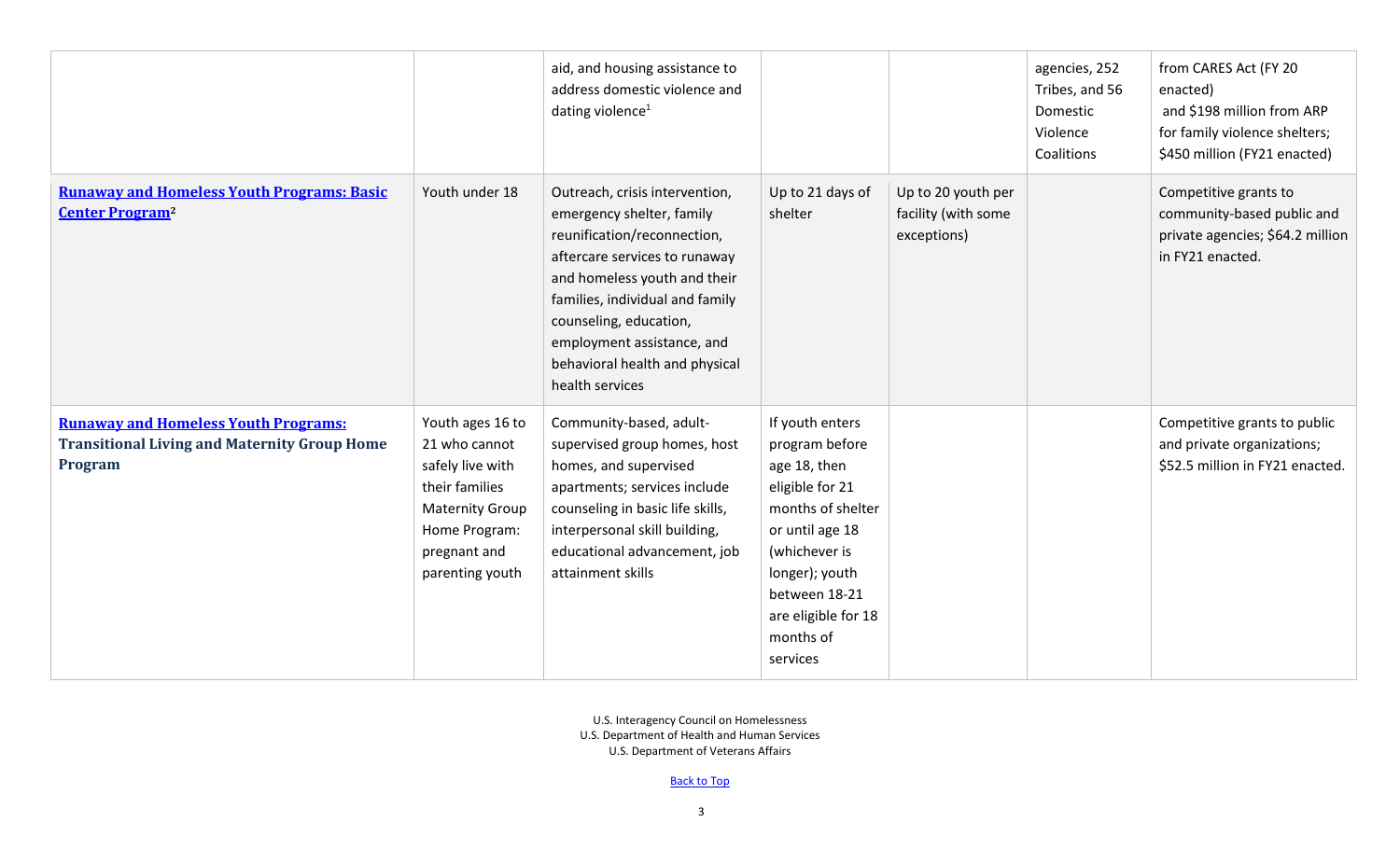| <b>Runaway and Homeless Youth Programs: Street</b><br><b>Outreach Program</b> | Street-based<br>services to<br>runaway,<br>homeless, and<br>street youth<br>under the age of<br>21 and who have<br>been subjected<br>to, or are at risk<br>of being<br>subjected to,<br>sexual abuse,<br>prostitution,<br>sexual<br>exploitation, and<br>severe forms of<br>trafficking | Supports work with homeless,<br>runaway and street youth to<br>help them find stable housing<br>and services and focuses on<br>developing relationships<br>between outreach workers and<br>young people that allow them<br>to rebuild connections with<br>caring adults. Street outreach<br>services include: street based<br>education and outreach; access<br>to emergency shelter; survival<br>aid; treatment and counseling;<br>crisis intervention; and follow-<br>up support. |                                                                                                      |                                                                                                                                                                                                 | 118 Street<br>Outreach<br>grantee<br>programs across<br>the country  | Competitive three-year grants<br>to public and private<br>organizations; \$16 million in<br>FY20 enacted; \$20 million in<br>FY21 enacted.                                                                                                                                                                                                       |
|-------------------------------------------------------------------------------|-----------------------------------------------------------------------------------------------------------------------------------------------------------------------------------------------------------------------------------------------------------------------------------------|-------------------------------------------------------------------------------------------------------------------------------------------------------------------------------------------------------------------------------------------------------------------------------------------------------------------------------------------------------------------------------------------------------------------------------------------------------------------------------------|------------------------------------------------------------------------------------------------------|-------------------------------------------------------------------------------------------------------------------------------------------------------------------------------------------------|----------------------------------------------------------------------|--------------------------------------------------------------------------------------------------------------------------------------------------------------------------------------------------------------------------------------------------------------------------------------------------------------------------------------------------|
| <b>Head Start</b>                                                             | Children from<br>families<br>experiencing<br>homelessness are<br>categorically<br>eligible for Head<br>Start.                                                                                                                                                                           | Head Start and Early Head Start<br>promotes school readiness and<br>family wellbeing for infants,<br>toddlers, and preschool-aged<br>children from low-income<br>families. These programs serve<br>families with low incomes,<br>children in foster care, and<br>families experiencing<br>homelessness                                                                                                                                                                              | Head Start is a<br>federal program<br>for children<br>under five years<br>old and their<br>families. | In 2018, about nine<br>percent of children<br>under age six<br>experiencing<br>homelessness<br>(127,227 children)<br>were enrolled in<br>Head Start, Early<br>Head Start, or<br>programs funded | 1,600 public and<br>private nonprofit<br>and for-profit<br>agencies. | Grants to public agencies,<br>private nonprofit and for-<br>profit organizations, tribal<br>governments, and school<br>systems; \$10.6 billion (FY20<br>enacted); \$750 million from<br>CARES Act, which includes up<br>to \$500 million for summer<br>Head Start programs and the<br>balance distributed to Head<br>Start programs to help them |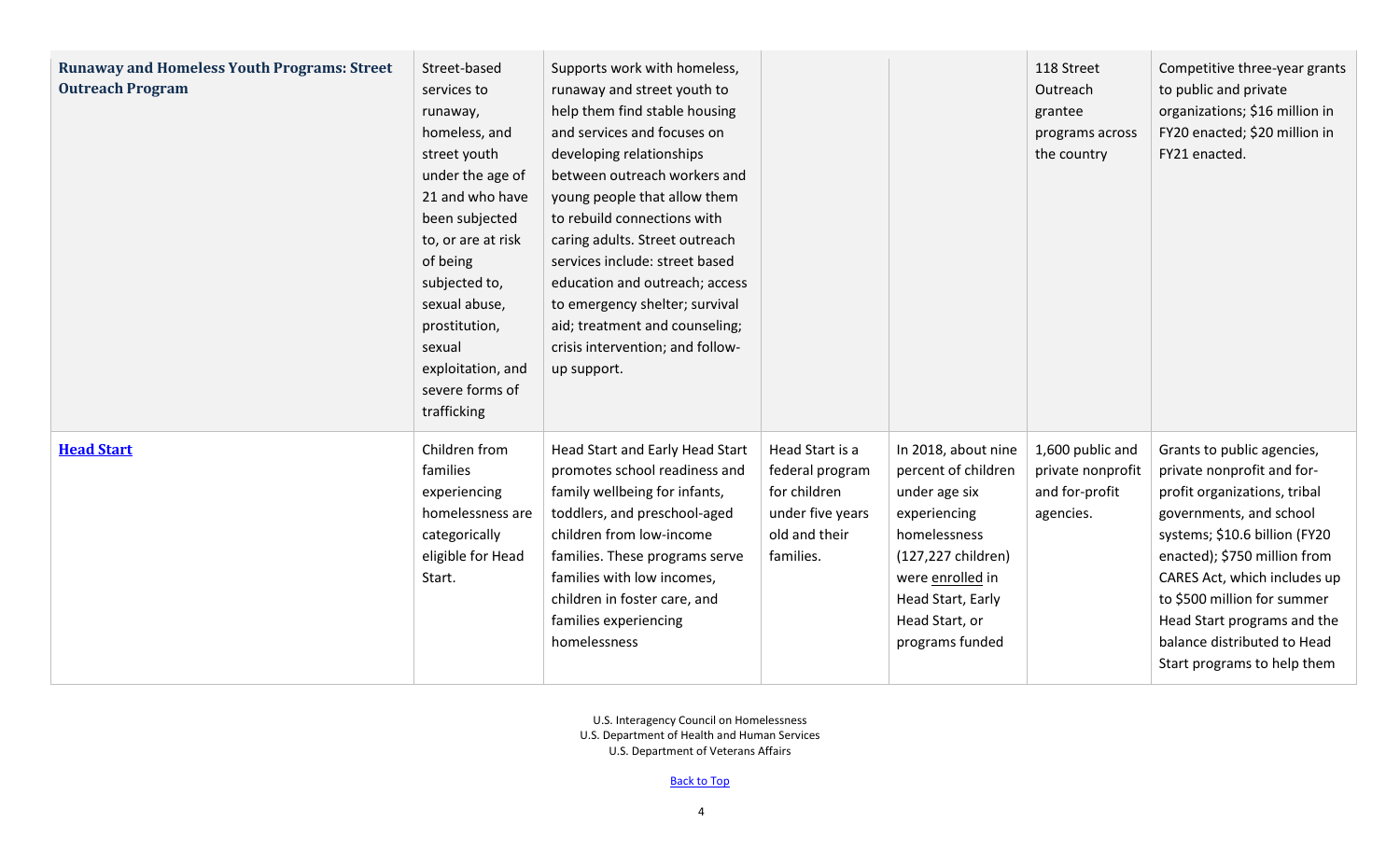|                                    |                                                                                           |                                                                                                                                                                                                                                                                                                                                                           | with McKinney---<br>Vento sub grants.<br>*The estimate of<br>127,227 children<br>may be slightly<br>inflated due to a<br>small number of<br>children who<br>receive services<br>from both Head<br>Start/Early Head<br>Start and the<br>McKinney-Vento<br>program. Sources:<br>U.S. Department of<br>Education. | respond to coronavirus-<br>related needs of children and<br>families; \$1 billion from ARP;<br>\$10.7 billion (FY21 enacted)                                                                                                                                                                                                                                  |
|------------------------------------|-------------------------------------------------------------------------------------------|-----------------------------------------------------------------------------------------------------------------------------------------------------------------------------------------------------------------------------------------------------------------------------------------------------------------------------------------------------------|----------------------------------------------------------------------------------------------------------------------------------------------------------------------------------------------------------------------------------------------------------------------------------------------------------------|---------------------------------------------------------------------------------------------------------------------------------------------------------------------------------------------------------------------------------------------------------------------------------------------------------------------------------------------------------------|
| <b>Child Care Development Fund</b> | Children<br>experiencing<br>homelessness are<br>identified as a<br>priority<br>population | States use CCDF to provide<br>financial assistance to low-<br>income families to access child<br>care so they can work or attend<br>a job training or educational<br>program. Improving access to<br>child care can buffer children<br>and families from the<br>challenges and risks associated<br>with homelessness by<br>supporting children's learning | Fund child care<br>assistance for 1.4<br>million children,<br>under age 13, each<br>month.                                                                                                                                                                                                                     | Grants to states, territories<br>and tribes; \$5.8 billion (FY20<br>enacted); \$3.5 billion from<br>CARES Act and \$10 billion<br>through the Coronavirus<br>Response and Relief<br><b>Supplemental Appropriations</b><br>(CRRSA) Act, 2021 (P.L. 116-<br>260) for immediate assistance<br>to child care providers and to<br>support child care for families; |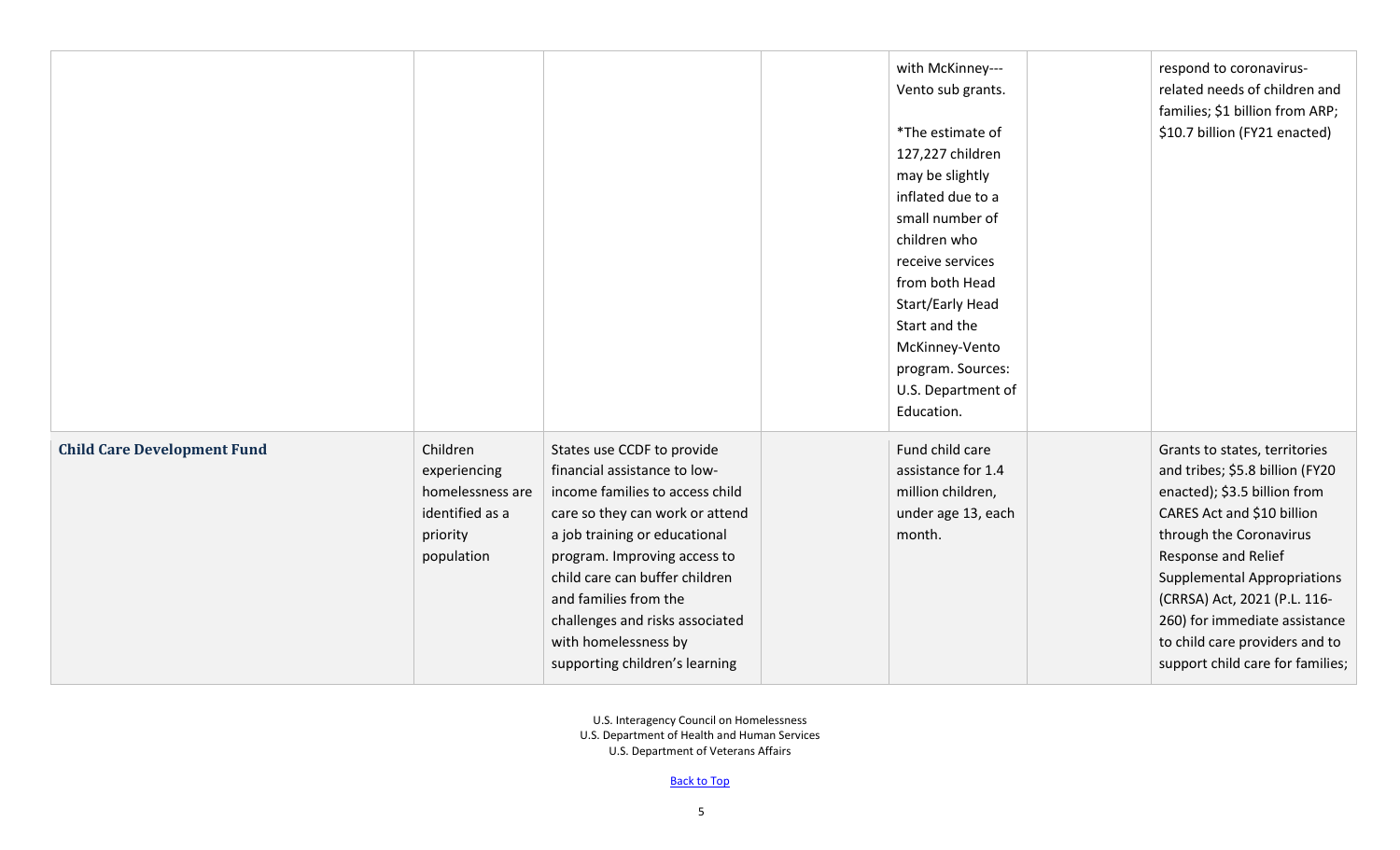|                                    |                                                                                        | and development in safe,<br>stable, and nurturing<br>environments.                                                                                                                                                                                                                                                                                                                                                                                                                                                                                                                              |                                                                                                                            |                                | \$15 billion from ARP for<br>supplemental child care<br>funding, \$24 billion from ARP<br>for child care stabilization,<br>and \$633 million permanent<br>increase in total Child Care<br>and Development Fund; \$5.9<br>billion (FY21 enacted) |
|------------------------------------|----------------------------------------------------------------------------------------|-------------------------------------------------------------------------------------------------------------------------------------------------------------------------------------------------------------------------------------------------------------------------------------------------------------------------------------------------------------------------------------------------------------------------------------------------------------------------------------------------------------------------------------------------------------------------------------------------|----------------------------------------------------------------------------------------------------------------------------|--------------------------------|-------------------------------------------------------------------------------------------------------------------------------------------------------------------------------------------------------------------------------------------------|
| <b>Social Services Block Grant</b> | Vulnerable<br>children, adults,<br>and families and<br>households with<br>low incomes. | Through the SSBG States<br>provide essential social services<br>that help achieve a myriad of<br>goals to reduce dependency<br>and promote self-sufficiency;<br>protect children and adults from<br>neglect, abuse and exploitation;<br>and help individuals who are<br>unable to take care of<br>themselves to stay in their<br>homes or to find the best<br>institutional arrangements. 29<br>allowable social service<br>categories include child care,<br>child welfare, services for<br>persons with disabilities, case<br>management, and protective<br>services for adults and children. | In FY 2019,<br>approximately 26<br>million individuals<br>received services<br>funded in part or in<br>whole by the grant. | U.S. states and<br>territories | <b>Grants to States and</b><br>Territories which may be<br>administered by state via local<br>municipalities or local<br>agencies; \$1.6 billion (both<br>FY20 and FY21 enacted).                                                               |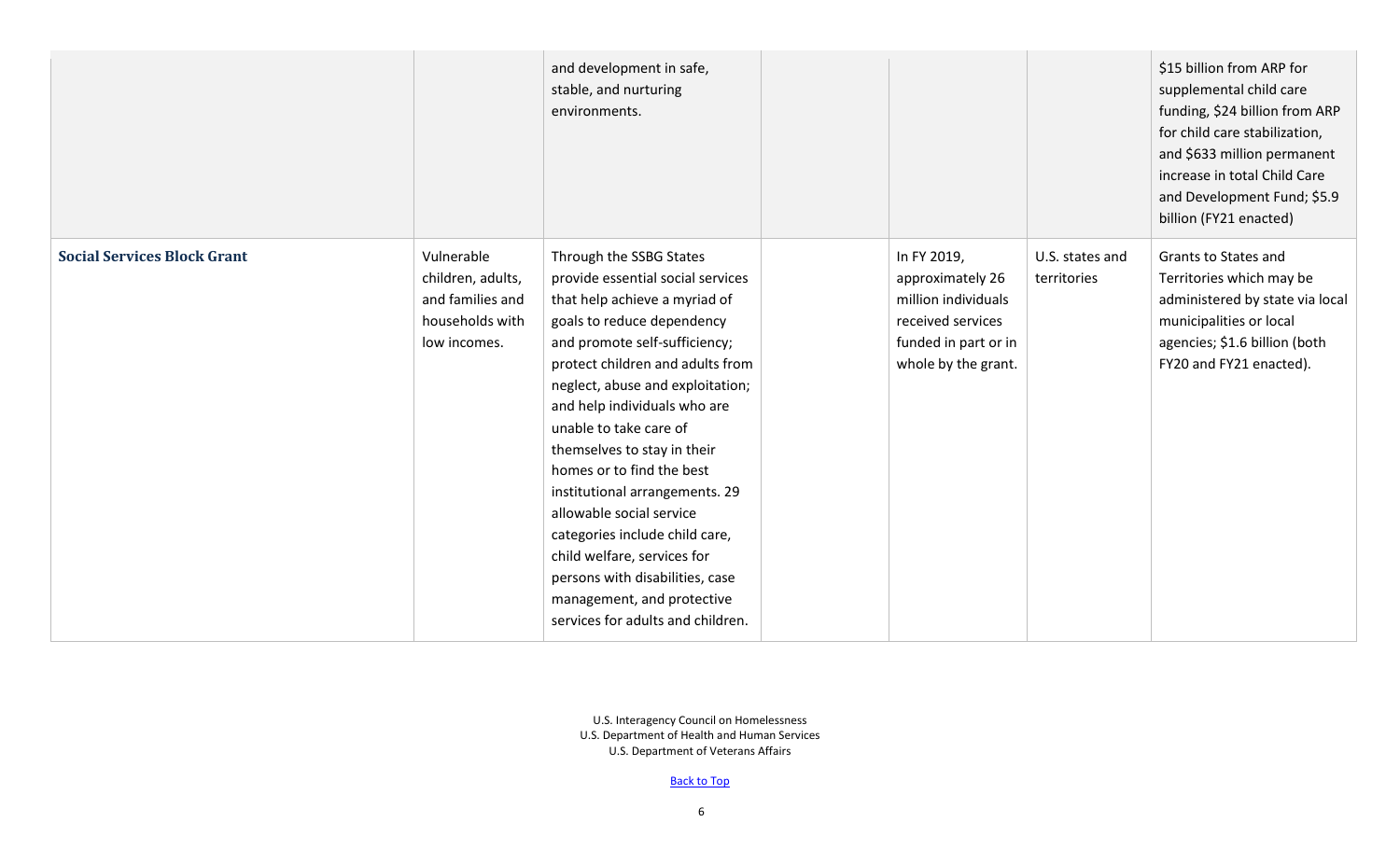| <b>Community Services Block Grant</b>                 | Individuals and<br>families with low<br>incomes as well<br>as low-income<br>communities. | Direct funding to local<br>community-based organizations<br>to provide services and<br>activities addressing<br>employment, education,<br>improved financial<br>management, housing,<br>nutrition, emergency services,<br>and/or healthcare. Services<br>most often provided include<br>employment training and<br>placement, income<br>management, education,<br>emergency services, health,<br>nutrition, transportation,<br>housing assistance, and<br>providing linkages among anti-<br>poverty<br>programs. |                                                                                                                                                          | Preliminary data<br>indicate CSBG<br>served 10.2 million<br>individuals, or 5.1<br>families, in FY<br>2018. Of those<br>served, more than<br>36 percent of the<br>clients were<br>children and over<br>23 percent were<br>persons 55 years of<br>age and older. | U.S. states,<br>territories, and<br>federally<br>recognized tribes<br>and tribal<br>organizations<br>can receive<br>funds.<br>Approximately<br>1,007 eligible<br>entities and 78<br>tribes (i.e. 66<br>directly funded<br>and 12 funded<br>via state<br>obligation)<br>receive CSBG<br>funding annually | Block grant through states,<br>tribes, and territories to<br><b>Community Action Agencies.</b><br>\$740 million (FY20 enacted);<br>\$1 billion from CARES Act to<br>provide social services and<br>emergency assistance; \$745<br>million (FY21 enacted) |
|-------------------------------------------------------|------------------------------------------------------------------------------------------|------------------------------------------------------------------------------------------------------------------------------------------------------------------------------------------------------------------------------------------------------------------------------------------------------------------------------------------------------------------------------------------------------------------------------------------------------------------------------------------------------------------|----------------------------------------------------------------------------------------------------------------------------------------------------------|-----------------------------------------------------------------------------------------------------------------------------------------------------------------------------------------------------------------------------------------------------------------|---------------------------------------------------------------------------------------------------------------------------------------------------------------------------------------------------------------------------------------------------------------------------------------------------------|----------------------------------------------------------------------------------------------------------------------------------------------------------------------------------------------------------------------------------------------------------|
| <b>Temporary Assistance for Needy Families (TANF)</b> | Low-income<br>families with<br>children                                                  | States use TANF to fund<br>monthly cash assistance<br>payments to low-income<br>families with children, as well as<br>a wide range of services. Many<br>TANF agencies across the<br>country use TANF funds to serve<br>and support families<br>experiencing or at-risk of                                                                                                                                                                                                                                        | Generally,<br>families can<br>access cash<br>payments for up<br>to five years,<br>sometimes<br>longer depending<br>on the state,<br>territory, or tribe. | Approximately 2<br>million individuals<br>received TANF<br>benefits in 2020.                                                                                                                                                                                    | <b>TANF</b> provides<br>fixed funding for<br>the 50 states,<br>the District<br>of Columbia, the<br>territories, and<br>75 tribes and<br>tribal consortia.                                                                                                                                               | \$17.3 billion (FY20 enacted);<br>\$1 billion from ARP Pandemic<br><b>Emergency Assistance Fund to</b><br>provide immediate economic<br>relief to families; \$17.3 billion<br>(FY21 enacted)                                                             |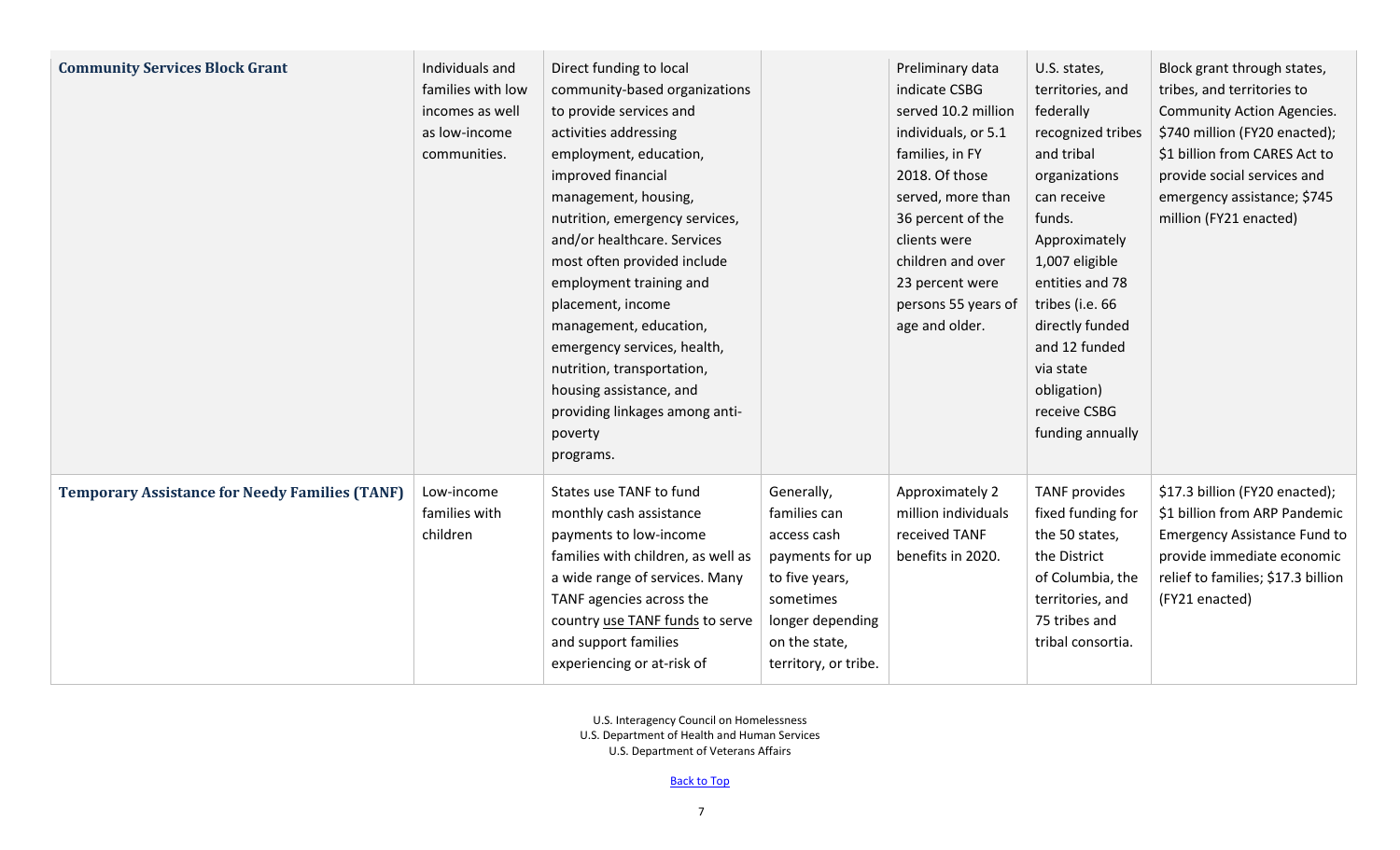|                                           |                          | homelessness. States,<br>territories, and tribes may also<br>use TANF funds to help those<br>not receiving cash assistance on<br>a short-term basis. For example,<br>they may use TANF funds to<br>help with services, such as rapid<br>rehousing, housing<br>coordination, and employment<br>services. Both the 2013<br>Information Memorandum Use<br>of TANF Funds to Serve<br><b>Homeless Families and Families</b><br>at Risk of Experiencing<br>Homelessness and 2016's<br><b>Enhancing Family Stability: A</b><br><b>Guide for Assessing Housing</b><br><b>Status and Coordinating with</b><br><b>Local Homelessness Programs</b><br>for TANF Agencies provide more<br>information. |                                                                        |                                                                                                       |                                                                                                  |                                                                                                                                                                                              |
|-------------------------------------------|--------------------------|-------------------------------------------------------------------------------------------------------------------------------------------------------------------------------------------------------------------------------------------------------------------------------------------------------------------------------------------------------------------------------------------------------------------------------------------------------------------------------------------------------------------------------------------------------------------------------------------------------------------------------------------------------------------------------------------|------------------------------------------------------------------------|-------------------------------------------------------------------------------------------------------|--------------------------------------------------------------------------------------------------|----------------------------------------------------------------------------------------------------------------------------------------------------------------------------------------------|
| Low Income Home Energy Assistance Program | Low-income<br>households | To assist households with low<br>incomes, particularly those with<br>the lowest incomes that pay a<br>high proportion of household<br>income for home energy,                                                                                                                                                                                                                                                                                                                                                                                                                                                                                                                             | Grantees must<br>target benefits to<br>households with<br>low incomes. | In 2019, more than<br>724,000<br>households<br>received an<br>average household<br>cooling benefit of | All 50 states, the<br>District of<br>Columbia, five<br>U.S. territories,<br>and<br>approximately | Funding through States,<br>Territories, and Tribes and<br>may be administered by state<br>via local municipalities or local<br>agencies. \$3.7 billion (FY20<br>enacted); \$900 million from |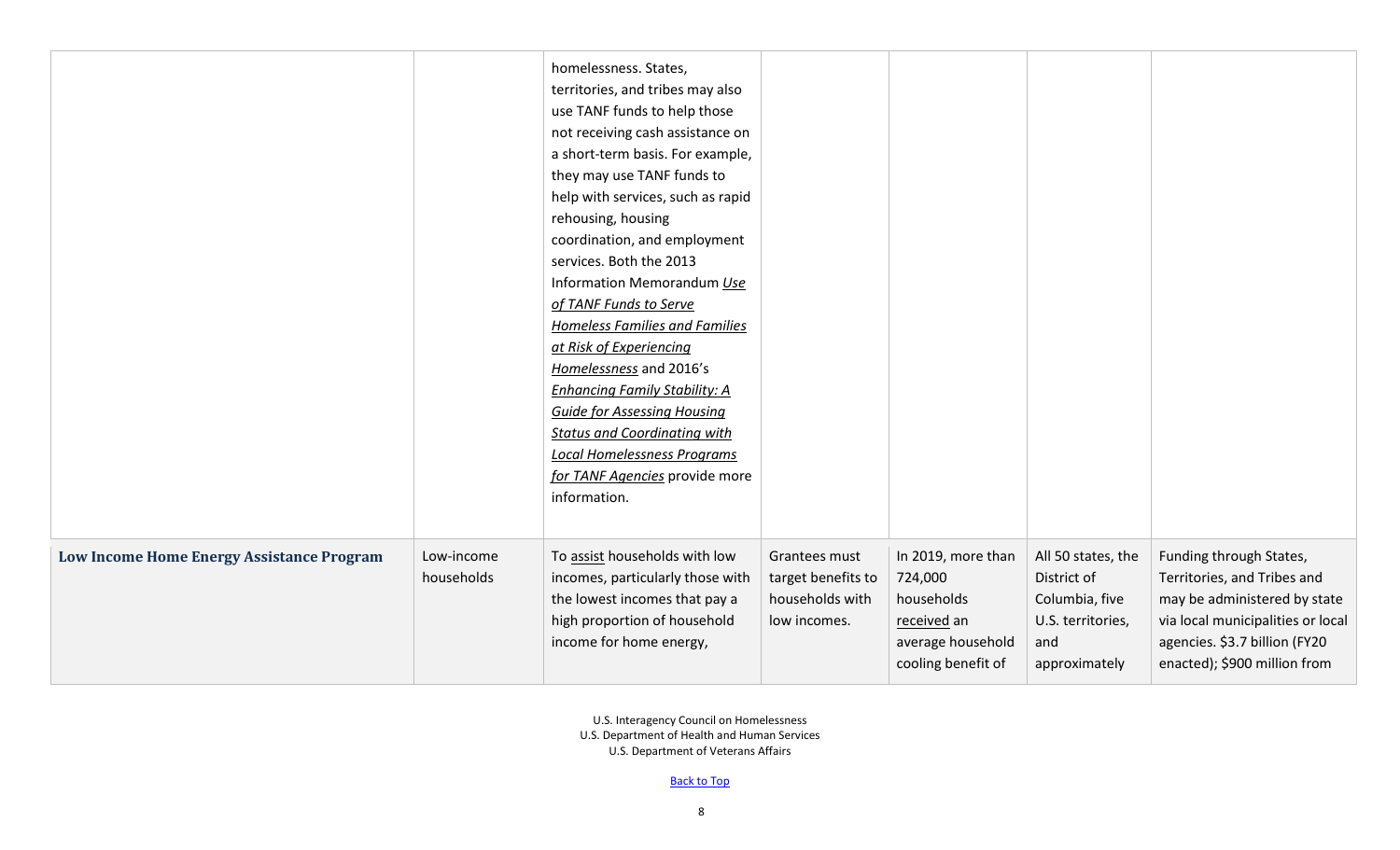|                                              |            | primarily in meeting their<br>immediate home energy needs. | \$450. More than<br>5.3 million<br>households receive<br>an average heating<br>benefit of \$439. | 150 tribes and<br>tribal<br>organizations<br>receive LIHEAP<br>grants each year. | CARES act to support<br>immediate home energy<br>assistance; \$4.5 billion from<br>ARP; \$3.7 billion (FY21<br>enacted) |
|----------------------------------------------|------------|------------------------------------------------------------|--------------------------------------------------------------------------------------------------|----------------------------------------------------------------------------------|-------------------------------------------------------------------------------------------------------------------------|
| <b>Low Income Household Water Assistance</b> | Low-income | Provides funds to assist low-                              | This is a new                                                                                    | Grants are                                                                       | \$1.14 billion total, including                                                                                         |
| Program                                      | households | income households with water                               | program. Data on                                                                                 | available to                                                                     | \$500 million from ARP and                                                                                              |
|                                              |            | and wastewater bills. Funds are                            | how many people                                                                                  | States, the                                                                      | \$638 million form the                                                                                                  |
|                                              |            | provided to owners or                                      | served are not yet                                                                               | District of                                                                      | <b>Consolidated Appropriations</b>                                                                                      |
|                                              |            | operators of public water                                  | available.                                                                                       | Columbia, the                                                                    | Act, 2021. While funds were                                                                                             |
|                                              |            | systems or treatment works for                             |                                                                                                  | Commonwealth                                                                     | appropriated through these                                                                                              |
|                                              |            | the restoration of services to                             |                                                                                                  | of Puerto Rico,                                                                  | laws, the program currently                                                                                             |
|                                              |            | households that have had                                   |                                                                                                  | U.S. Territories,                                                                | does not have permanent                                                                                                 |
|                                              |            | drinking water and/or                                      |                                                                                                  | and Federally                                                                    | authority.                                                                                                              |
|                                              |            | wastewater services                                        |                                                                                                  | and state-                                                                       |                                                                                                                         |
|                                              |            | disconnected due to arrearages,                            |                                                                                                  | recognized                                                                       |                                                                                                                         |
|                                              |            | to prevent disconnection for                               |                                                                                                  | Indian Tribes and                                                                |                                                                                                                         |
|                                              |            | households at risk of                                      |                                                                                                  | tribal                                                                           |                                                                                                                         |
|                                              |            | disconnection due to                                       |                                                                                                  | organizations                                                                    |                                                                                                                         |
|                                              |            | arrearages, and to reduce rates                            |                                                                                                  | that received FY                                                                 |                                                                                                                         |
|                                              |            | charged to low-income                                      |                                                                                                  | 2021 Low                                                                         |                                                                                                                         |
|                                              |            | households to help ensure                                  |                                                                                                  | Income                                                                           |                                                                                                                         |
|                                              |            | affordable household water                                 |                                                                                                  | Household                                                                        |                                                                                                                         |
|                                              |            | services.                                                  |                                                                                                  | Energy                                                                           |                                                                                                                         |
|                                              |            |                                                            |                                                                                                  | Assistance                                                                       |                                                                                                                         |
|                                              |            |                                                            |                                                                                                  | Program grants.                                                                  |                                                                                                                         |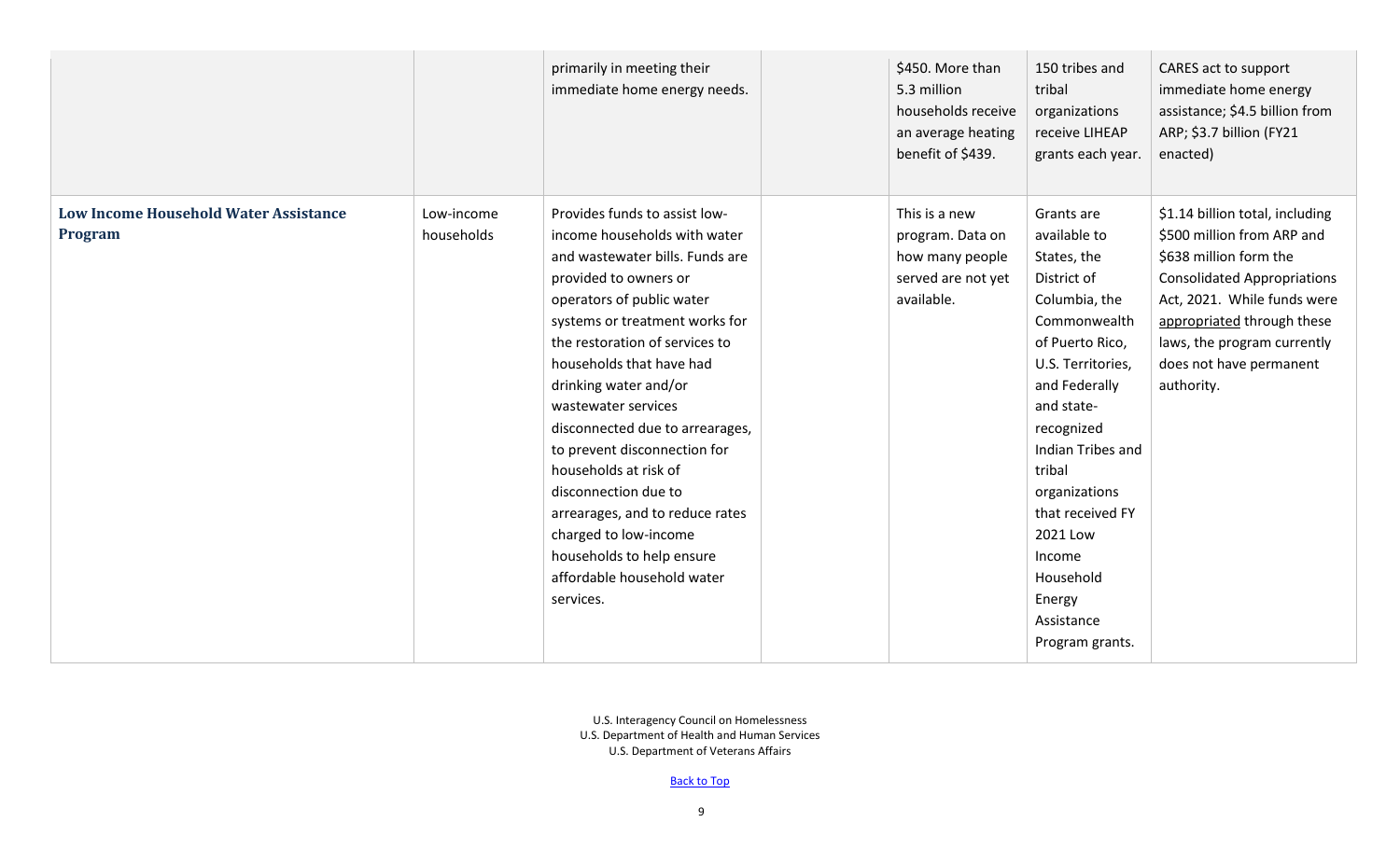| John H. Chafee Foster Care Program for<br><b>Successful Transition to Adulthood (the Chafee)</b><br>program), including the Education and Training<br><b>Voucher Program (ETV)</b> | Youth in foster<br>care and young<br>adults formerly in<br>foster care | Services and financial support to<br>help youth with education,<br>employment, financial<br>management, housing, and<br>connections to caring adults.<br>In addition, the Chafee program<br>supports the Education and<br><b>Training Voucher Program</b><br>(ETV), which may provide up to<br>\$12,000 <sup>1</sup> each year for unmet<br>need (based on cost of<br>attendance)-for<br>an eligible youth to attend an | Youth who<br>experience foster<br>care after age 14;<br>youth who, after<br>attaining 16 years<br>of age, have left<br>foster care for<br>kinship<br>guardianship or<br>adoption; and<br>young adults ages<br>18-21/23 <sup>2</sup> who<br>have "aged out" | Grants to states,<br>tribes, and<br>territories | \$143 million (FY21 enacted);<br>\$400 million from the<br>Supporting Foster Youth and<br>Families through the<br>Pandemic Act (enacted as<br>Division X of P.L. 116-260, the<br><b>Consolidated Appropriations</b><br>Act, 2021); \$142 million (FY21<br>enacted) |
|------------------------------------------------------------------------------------------------------------------------------------------------------------------------------------|------------------------------------------------------------------------|-------------------------------------------------------------------------------------------------------------------------------------------------------------------------------------------------------------------------------------------------------------------------------------------------------------------------------------------------------------------------------------------------------------------------|------------------------------------------------------------------------------------------------------------------------------------------------------------------------------------------------------------------------------------------------------------|-------------------------------------------------|--------------------------------------------------------------------------------------------------------------------------------------------------------------------------------------------------------------------------------------------------------------------|
|                                                                                                                                                                                    |                                                                        | institution of higher<br>education.                                                                                                                                                                                                                                                                                                                                                                                     | of the foster care<br>system.<br>Youth are eligible<br>to receive ETVs<br>for as many as<br>five<br>years (up to age<br>$26$ ). <sup>3</sup>                                                                                                               |                                                 |                                                                                                                                                                                                                                                                    |

<sup>&</sup>lt;sup>1</sup> The Supporting Foster Youth and Families through the Pandemic Act (enacted as Division X of P.L. 116-260, the Consolidated Appropriations Act, 2021) increases the maximum ETV award from \$5,000 to \$12,000 for federal fi also allows states to use ETV funding for support young adults re-enrolling in post-secondary. Please see Program Instruction [ACYF-CB-PI-21-04](https://www.acf.hhs.gov/sites/default/files/documents/cb/pi2104.pdf) for more information.

<sup>&</sup>lt;sup>2</sup> States may apply to increase the maximum age to up to age 23 for Chafee services. The Supporting Foster Youth and Families through the Pandemic Act (enacted as Division X of P.L. 116-260, the Consolidated Appropriation Chafee eligible age to up to age 27 until September 30, 2021. Please see Program Instructio[n ACYF-CB-PI-21-04](https://www.acf.hhs.gov/sites/default/files/documents/cb/pi2104.pdf) for more information.

<sup>&</sup>lt;sup>3</sup> The Supporting Foster Youth and Families through the Pandemic Act (enacted as Division X of P.L. 116-260, the Consolidated Appropriations Act, 2021) allows ETVs to be provided to youth until they reach age 27 (until Se Program Instructio[n ACYF-CB-PI-21-04](https://www.acf.hhs.gov/sites/default/files/documents/cb/pi2104.pdf) for more information.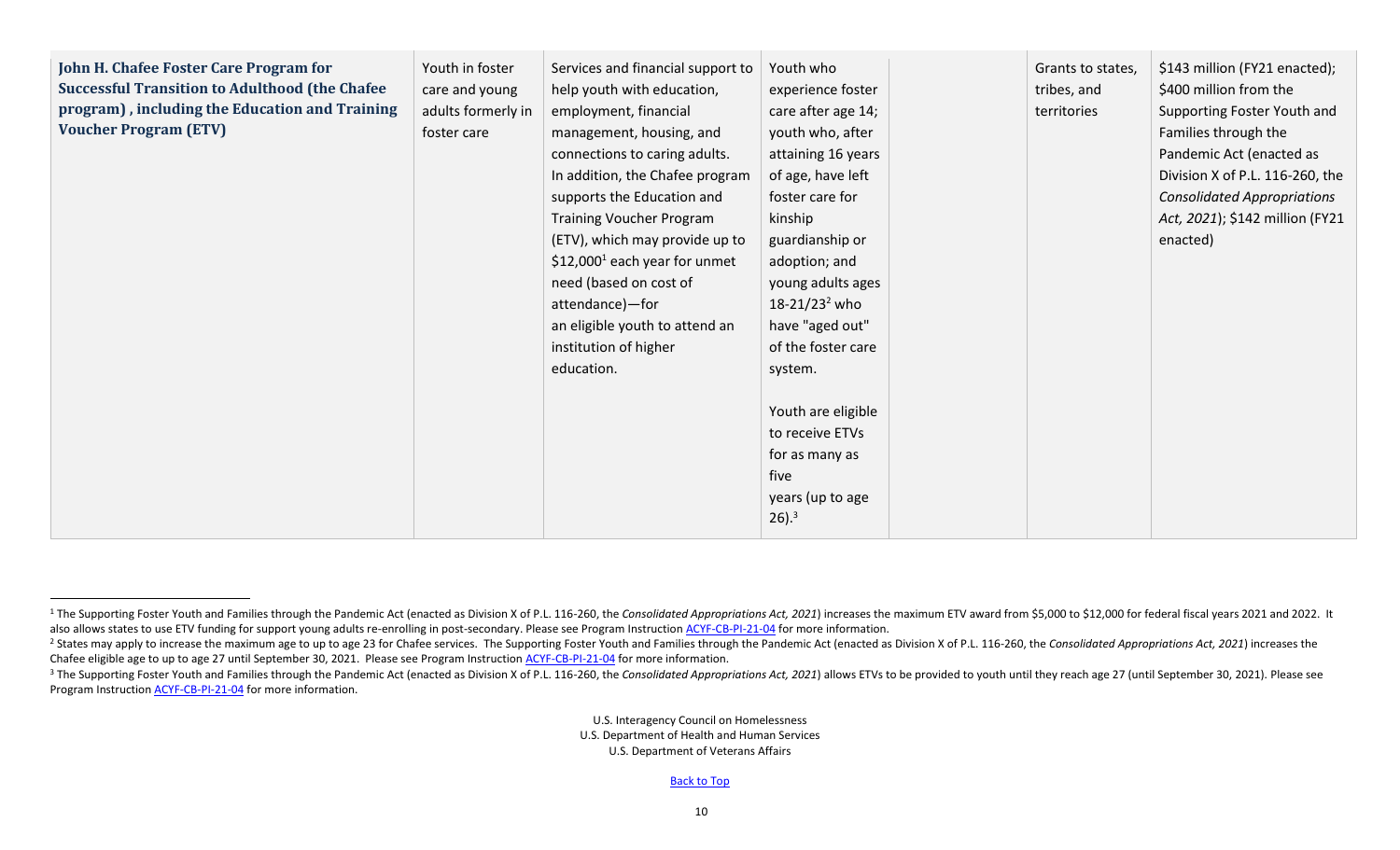<span id="page-10-0"></span>

| <b>Promoting Safe and Stable Families</b>            | Children at risk of<br>separation or<br>separated from<br>their families.                                                                                               | Provides funding directly to<br>state child welfare agencies and<br>eligible Indian tribes establish<br>and operate integrated,<br>preventive family preservation<br>services and community-based<br>family support services for<br>families at risk or in crisis.                                                         |                                                                                                |                                                                                                                                                               | All 56 states and<br>territories;<br>approximately<br>140 tribes                                  | \$423 million in FY19                                                                                                                                                                   |
|------------------------------------------------------|-------------------------------------------------------------------------------------------------------------------------------------------------------------------------|----------------------------------------------------------------------------------------------------------------------------------------------------------------------------------------------------------------------------------------------------------------------------------------------------------------------------|------------------------------------------------------------------------------------------------|---------------------------------------------------------------------------------------------------------------------------------------------------------------|---------------------------------------------------------------------------------------------------|-----------------------------------------------------------------------------------------------------------------------------------------------------------------------------------------|
| <b>Administration for Community Living</b>           |                                                                                                                                                                         |                                                                                                                                                                                                                                                                                                                            |                                                                                                |                                                                                                                                                               |                                                                                                   |                                                                                                                                                                                         |
| <b>Adult Protective Services (Elder Justice Act)</b> | Older adults<br>and/or adults<br>with disabilities<br>experiencing<br>maltreatment,<br>including abuse,<br>financial<br>exploitation,<br>neglect, and self-<br>neglect. | Receive and investigate<br>allegations of adult<br>maltreatment; evaluation and<br>case planning with purported<br>victims; provision or facilitation<br>by referral of medical, social<br>service, economic, legal,<br>housing, and other protective or<br>support services.iii Services can<br>vary by state and county. | Until case is<br>resolved; average<br>total case<br>duration across<br>states is 67.4<br>days. | Accepted 774,234<br>cases reported in<br>FY20 for<br>investigation;<br>identified and<br>served 258,389<br>victims of<br>substantiated adult<br>maltreatment. | Provided by<br>state and local<br>governments in<br>all 50 states, all<br>territories, and<br>DC. | \$94 million from the<br><b>Consolidated Appropriations</b><br>Act, 2021; \$276 million for<br>Elder Justice Act programs<br>split between FY21 and FY22,<br>including APS, through ARP |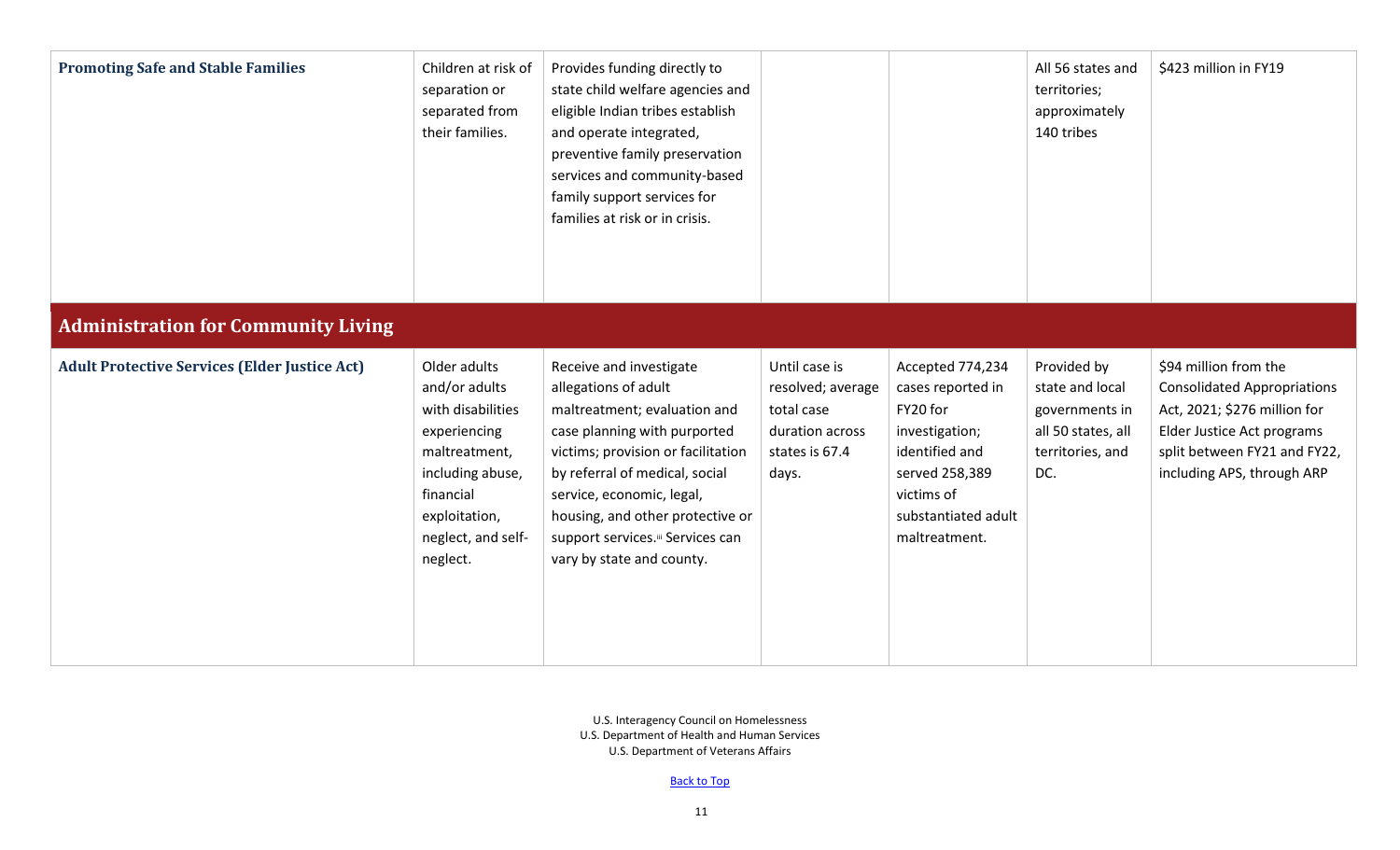<span id="page-11-0"></span>

| <b>Centers for Medicare &amp; Medicaid Services (CMS)</b> |                                                                                                                                                     |                                                                                                                                                                                                                      |  |                                                           |                                       |                                                                                                                                                |  |  |
|-----------------------------------------------------------|-----------------------------------------------------------------------------------------------------------------------------------------------------|----------------------------------------------------------------------------------------------------------------------------------------------------------------------------------------------------------------------|--|-----------------------------------------------------------|---------------------------------------|------------------------------------------------------------------------------------------------------------------------------------------------|--|--|
| <b>Children's Health Insurance Program (CHIP)</b>         | Uninsured<br>children and<br>certain adults<br>who do not<br>qualify for<br>Medicaid                                                                | Provides health coverage to<br>uninsured children (under 19<br>years of age) and pregnant<br>individuals in families with<br>incomes too high to qualify for<br>Medicaid, but too low to afford<br>private coverage. |  | 6.9 million children<br>enrolled (June<br>2021)           | All 50 states, DC,<br>all territories | Jointly funded by federal and<br>state governments.                                                                                            |  |  |
| <b>Medicaid</b>                                           | Low-income<br>adults, children,<br>pregnant<br>individuals,<br>elderly adults,<br>and people with<br>disabilities                                   | Provides health and long-term<br>services and supports coverage<br>to eligible individuals.                                                                                                                          |  | 76.3 million<br>individuals covered<br>(June 2021)        | All 50 states, DC,<br>all territories | Jointly funded by federal and<br>state governments.                                                                                            |  |  |
| <b>Medicare</b>                                           | People aged 65 or<br>older.<br>People under age<br>65 with certain<br>disabilities.<br>People of all ages<br>with End-Stage<br><b>Renal Disease</b> | Provides health coverage to<br>individuals aged 65 and older,<br>individuals with certain<br>disabilities, and individuals with<br><b>ESRD</b>                                                                       |  | Approximately 64<br>million individuals<br>(October 2021) | All 50 states, DC,<br>all territories | Funded primarily through a<br>payroll tax (1.45% of taxable<br>gross) and premiums;<br>administered through the<br><b>Medicare Trust Funds</b> |  |  |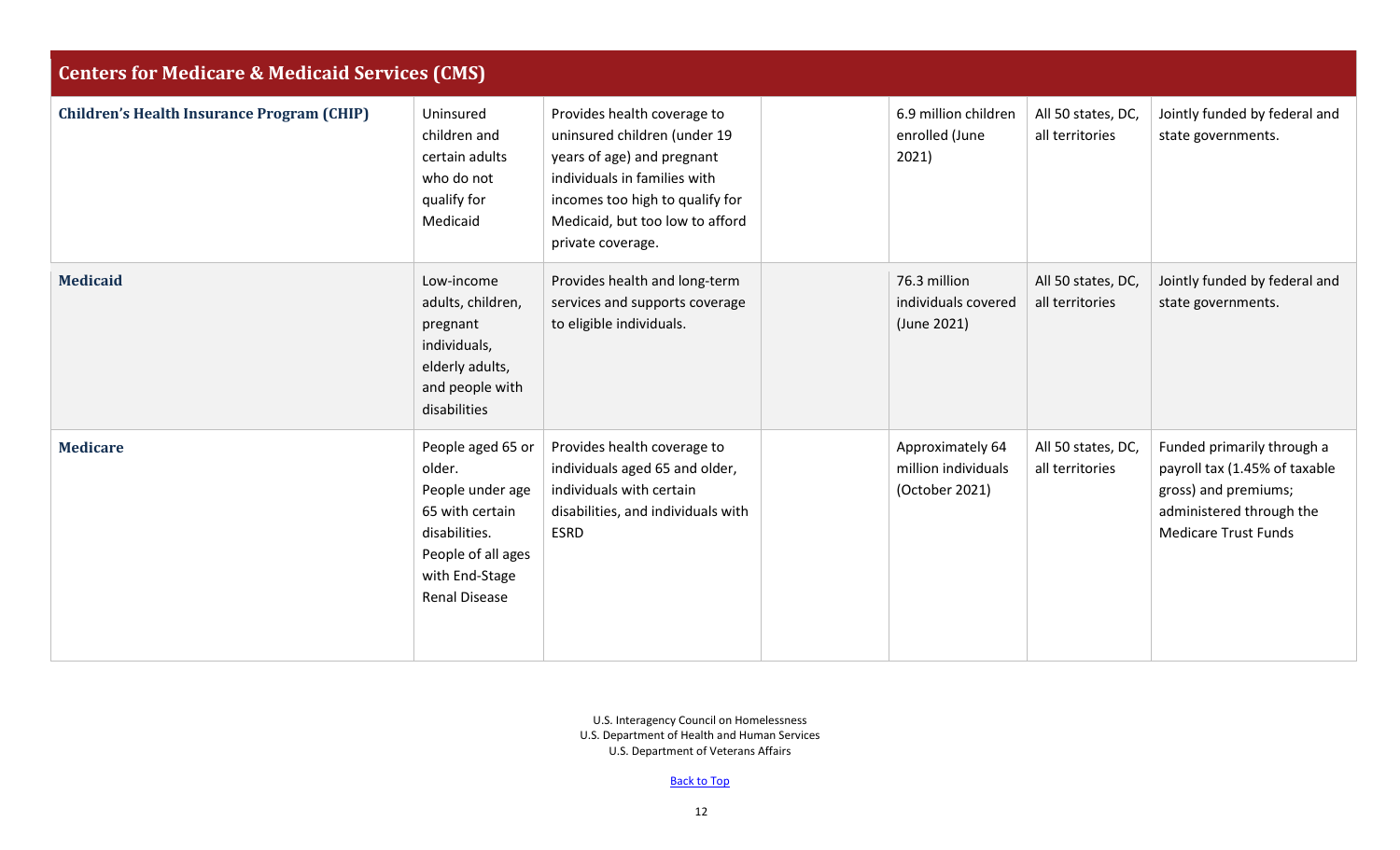<span id="page-12-0"></span>

| <b>Food and Nutrition Service</b>                          |                                                          |                                                                                                                                                                                                                                                                                                                                                                                                          |                                                                                                                                                                           |                                                                                                                                                     |                                                                                                           |                                                                                                                               |
|------------------------------------------------------------|----------------------------------------------------------|----------------------------------------------------------------------------------------------------------------------------------------------------------------------------------------------------------------------------------------------------------------------------------------------------------------------------------------------------------------------------------------------------------|---------------------------------------------------------------------------------------------------------------------------------------------------------------------------|-----------------------------------------------------------------------------------------------------------------------------------------------------|-----------------------------------------------------------------------------------------------------------|-------------------------------------------------------------------------------------------------------------------------------|
| <b>Child and Adult Care Food Program</b>                   | Emergency<br>shelters serving<br>persons under<br>age 25 | Expands access to meals for<br>youth experiencing<br>homelessness by allowing<br>shelters to be reimbursed for<br>meals served to children and<br>young adults under 25 years<br>old. Under normal<br>circumstances, USDA only<br>reimburses shelters for meals<br>served to children through age<br>18. See here for outreach<br>toolkit and here for<br>implementation guidance. See<br>here for FAQs. | Nonprofit<br>shelters providing<br>temporary<br>housing to<br>individuals 24<br>years old or<br>younger are<br>eligible to use<br>program funds<br>under ARP<br>expansion | In FY 2019,<br>approximately 4.5<br>million children<br>and more than<br>135,000 adults<br>received CACFP<br>meals and snacks<br>on an average day. |                                                                                                           | Grants to emergency and<br>nonprofit shelters;<br>entitlement program with<br>fluctuating funding based on<br>need and usage. |
| <b>Health Resources and Services Administration (HRSA)</b> |                                                          |                                                                                                                                                                                                                                                                                                                                                                                                          |                                                                                                                                                                           |                                                                                                                                                     |                                                                                                           |                                                                                                                               |
| <b>The Health Center Program</b>                           | Underserved<br>populations                               | Health centers are community-<br>based and patient-directed<br>organizations that deliver<br>comprehensive, culturally<br>competent, high-quality primary<br>health care services to the                                                                                                                                                                                                                 | Find a HRSA<br>health center<br>here.                                                                                                                                     | Today, HRSA funds<br>nearly 1,400 health<br>centers with more<br>than 13,500 service<br>delivery sites in<br>every U.S. state,                      | The National<br>Health Care for<br>the Homeless<br>Council provides<br>support to more<br>than 200 health | Over \$6.1 billion in ARP<br>funding awarded to health<br>centers nationwide. <sup>5</sup>                                    |

<span id="page-12-1"></span><sup>5</sup> <https://bphc.hrsa.gov/program-opportunities/american-rescue-plan/awards>

U.S. Interagency Council on Homelessness U.S. Department of Health and Human Services U.S. Department of Veterans Affairs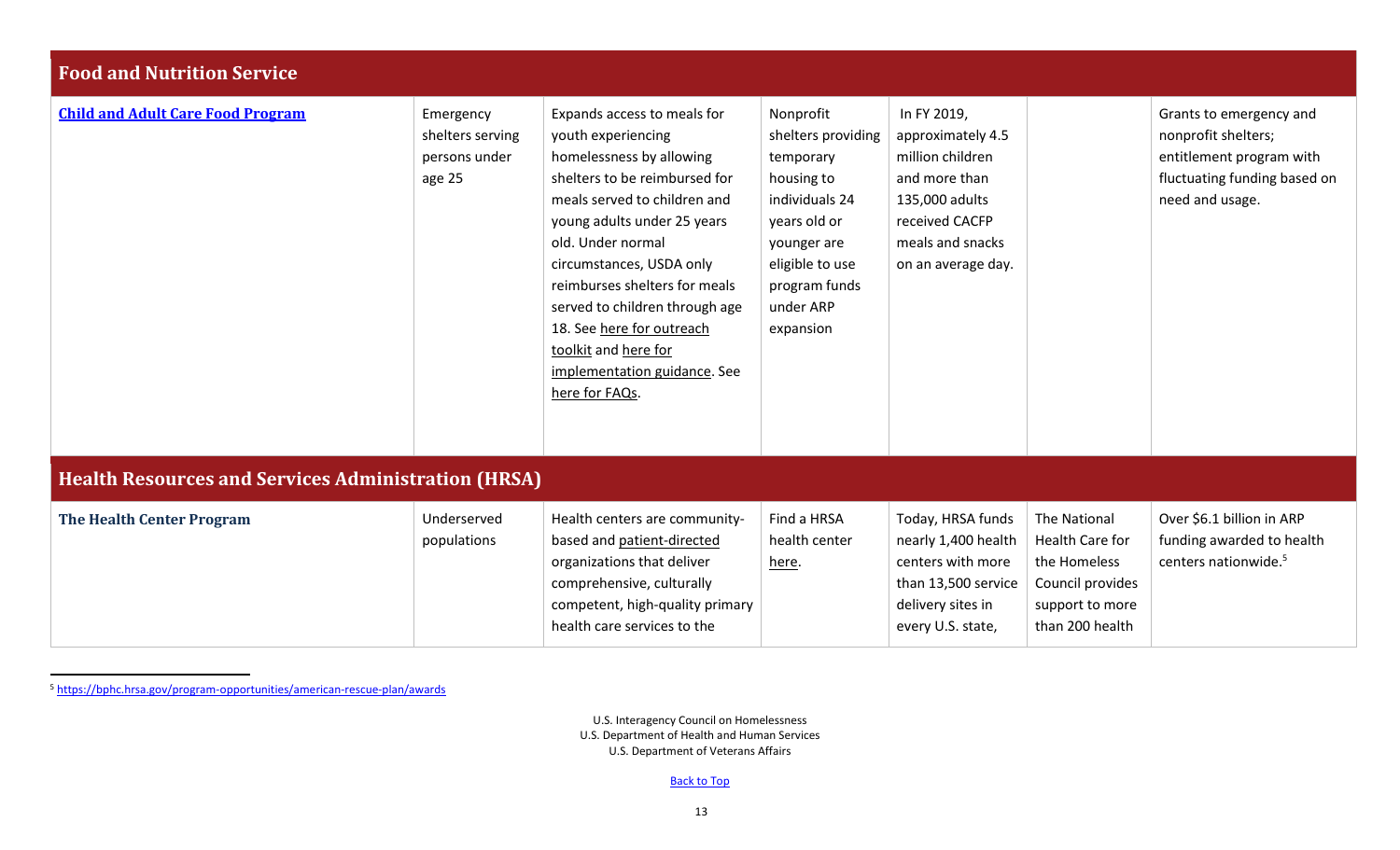|                                    |                                                                                | nation's most vulnerable<br>individuals and families. Some<br>health centers receive funding<br>to focus on special populations,<br>including individuals and<br>families experiencing<br>homelessness, migratory and<br>seasonal agricultural workers,<br>and residents of public housing. |                                                              | U.S. territory, and<br>the District of<br>Columbia. In 2020,<br>more than 255,000<br>full-time staff<br>served nearly 29<br>million patients.<br><b>Health centers</b><br>have nearly tripled<br>the number of<br>patients served<br>since 2000. <sup>4</sup><br>ARP funded 1,377<br>health centers<br>nationwide across<br>states and<br>territories. | centers and<br>Health Care for<br>the Homeless<br>programs in all<br>50 states.                                                                |                                                                                                                                                                                                                                                                          |
|------------------------------------|--------------------------------------------------------------------------------|---------------------------------------------------------------------------------------------------------------------------------------------------------------------------------------------------------------------------------------------------------------------------------------------|--------------------------------------------------------------|--------------------------------------------------------------------------------------------------------------------------------------------------------------------------------------------------------------------------------------------------------------------------------------------------------------------------------------------------------|------------------------------------------------------------------------------------------------------------------------------------------------|--------------------------------------------------------------------------------------------------------------------------------------------------------------------------------------------------------------------------------------------------------------------------|
| <b>Ryan White HIV/AIDS Program</b> | Low-income<br>people living with<br>HIV who are<br>uninsured or<br>underserved | The Ryan White HIV/AIDS<br>Program provides a<br>comprehensive system of HIV<br>primary medical care, essential<br>support services, and<br>medications for people living<br>with HIV to improve health<br>outcomes and reduce HIV                                                          | Find a Ryan<br>White HIV<br><b>Medical Provider</b><br>here. | 195 health centers<br>received funding in<br><b>FY20</b>                                                                                                                                                                                                                                                                                               | All 50 states, DC,<br>PR, USVI, all 6<br>Pacific<br>Jurisdictions;<br>administers<br>funding grants to<br>cities/counties,<br>local community- | \$656 million enacted in both<br>FY20 and FY21; \$90 million<br>from CARES Act. On March 4,<br>2021, HRSA awarded<br>approximately \$99 million to<br>61 Ryan White HIV/AIDS<br>Program recipients to link<br>people with HIV to essential<br>HIV care and treatment and |

<sup>4</sup> <https://bphc.hrsa.gov/about/healthcenterprogram/index.html>

U.S. Interagency Council on Homelessness U.S. Department of Health and Human Services U.S. Department of Veterans Affairs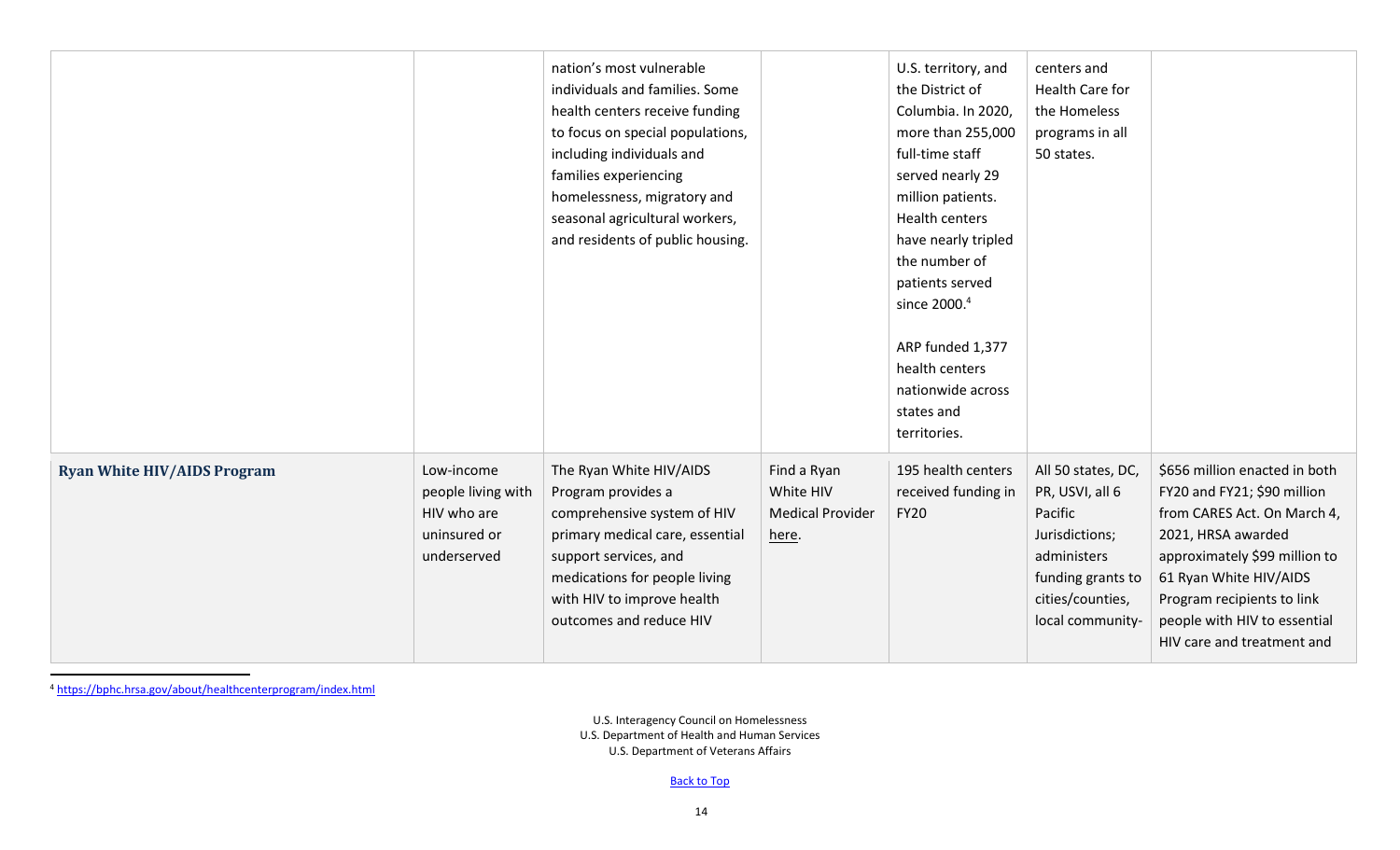<span id="page-14-0"></span>

|                                                                                                                                                 |                                                                                                                                                                           | transmission among hard-to-<br>reach populations.                                                                                                                                                                                                                                                                                                                                                             |                                                                                                |                                                                                                            | based<br>organizations                                                                             | support services, as well as to<br>provide workforce training<br>and technical assistance.                                           |
|-------------------------------------------------------------------------------------------------------------------------------------------------|---------------------------------------------------------------------------------------------------------------------------------------------------------------------------|---------------------------------------------------------------------------------------------------------------------------------------------------------------------------------------------------------------------------------------------------------------------------------------------------------------------------------------------------------------------------------------------------------------|------------------------------------------------------------------------------------------------|------------------------------------------------------------------------------------------------------------|----------------------------------------------------------------------------------------------------|--------------------------------------------------------------------------------------------------------------------------------------|
| Maternal, Infant, and Early Childhood Home<br>Visiting (MIECHV) Program (in partnership with<br>ACF)                                            | Pregnant people<br>and parents with<br>young children<br>who live in<br>communities with<br>barriers to<br>achieving positive<br>maternal and<br>child health<br>outcomes | Evidence-based, voluntary<br>programs tailored to<br>community grantees. Programs<br>aim to:<br>• Improve maternal and<br>newborn health<br>• Reduce child injuries, abuse,<br>and neglect<br>• Reduce crime and domestic<br>violence<br>• Improve family economic<br>self-sufficiency<br>• Improve school readiness<br>and achievement<br>• Improve coordination and<br>referrals for community<br>resources | Varies by grantee                                                                              | Over 140,000<br>parents and<br>children and over<br>925,000 home<br>visits in FY20                         | All 50 states, DC,<br>PR, USVI, all 6<br>Pacific<br>Jurisdictions;<br>tribal community<br>grantees | \$341 million awarded FY20;<br>\$40 million in ARP funding<br>awarded in FY21 and \$82M in<br>ARP funding will be awarded<br>in FY22 |
| <b>Indian Health Services (IHS)</b>                                                                                                             |                                                                                                                                                                           |                                                                                                                                                                                                                                                                                                                                                                                                               |                                                                                                |                                                                                                            |                                                                                                    |                                                                                                                                      |
| Medical care-no special focus on homeless;<br>group homes and transitional living support are<br>offered through state/local resources, not IHS | As needed, given<br>the patient is<br>eligible (long-<br>term program)                                                                                                    | 41,000 inpatient; 13.8 million<br>outpatient (2018)                                                                                                                                                                                                                                                                                                                                                           | 170 IHS and<br>tribally-managed<br>service units in<br>37 states (in rural<br>and urban areas) | Administers care or<br>funds tribes to<br>administer care (or<br>purchases care);<br>\$5.8 billion (2019), | 170 IHS and<br>tribally-managed<br>service units in<br>37 states (in                               | Administers care or funds<br>tribes to administer care (or<br>purchases care); \$5.8 billion<br>(2019), plus \$1 billion in          |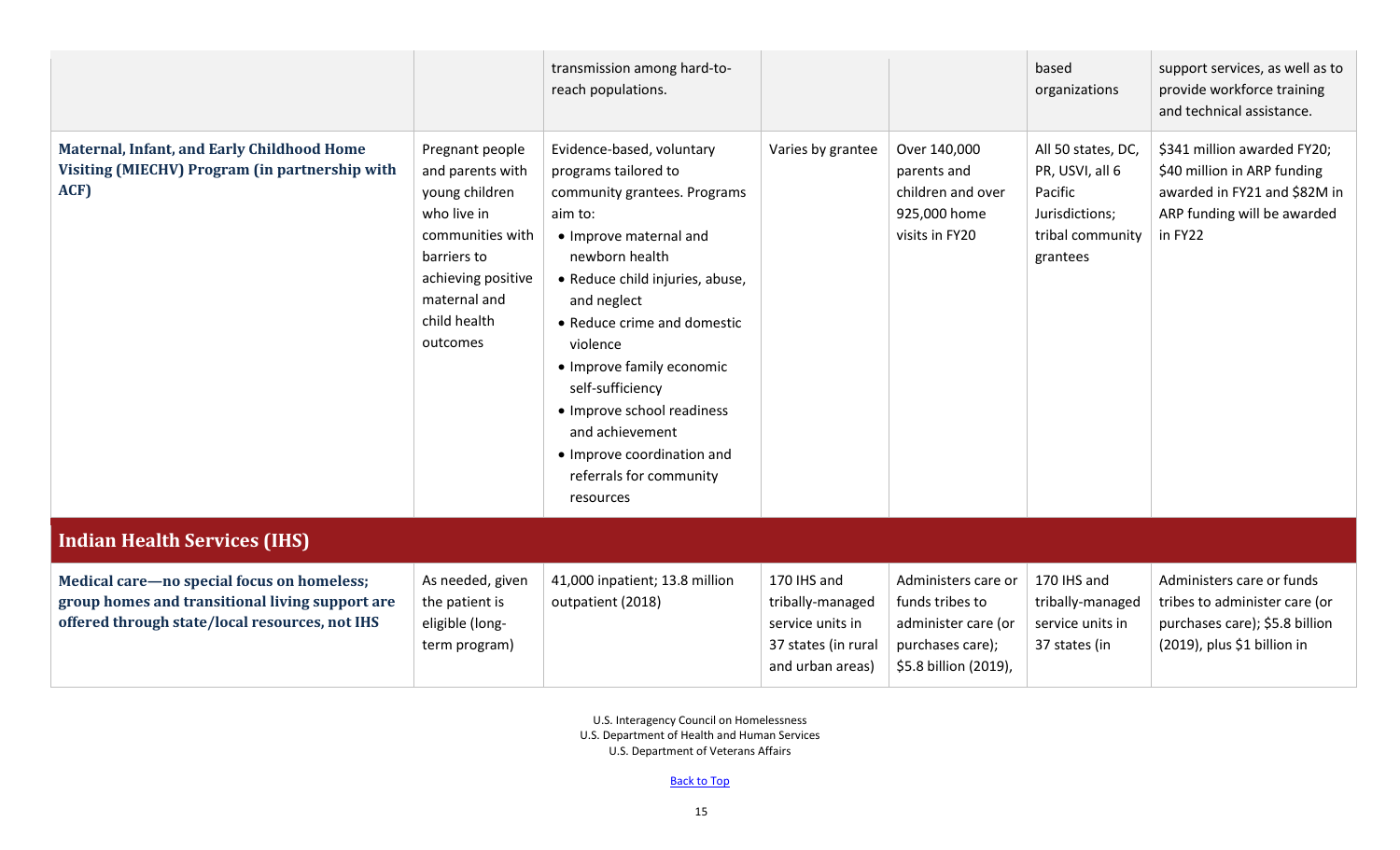<span id="page-15-1"></span><span id="page-15-0"></span>

|                                                                                             |                                                                                        |                                                                                                                                                                                                                                                                                 |                                                                              | plus \$1 billion in<br>flexible COVID-<br>related<br>supplemental<br>funding $3$ | rural and urban<br>areas)                                    | flexible COVID-related<br>supplemental funding <sup>4</sup>                                                                                                                                                                   |  |  |  |
|---------------------------------------------------------------------------------------------|----------------------------------------------------------------------------------------|---------------------------------------------------------------------------------------------------------------------------------------------------------------------------------------------------------------------------------------------------------------------------------|------------------------------------------------------------------------------|----------------------------------------------------------------------------------|--------------------------------------------------------------|-------------------------------------------------------------------------------------------------------------------------------------------------------------------------------------------------------------------------------|--|--|--|
| <b>Program Support Center</b>                                                               |                                                                                        |                                                                                                                                                                                                                                                                                 |                                                                              |                                                                                  |                                                              |                                                                                                                                                                                                                               |  |  |  |
| <b>Federal Real Property Assistance Program</b><br>(FRPAP) (Title V of McKinney-Vento Act)  | Individuals<br>experiencing<br>homelessness                                            | States, local units of<br>government, and nonprofit<br>agencies may acquire Federal<br>surplus real property to provide<br>services to the homeless,<br>including emergency shelter,<br>transitional housing, and<br>permanent housing, with or<br>without supportive services. |                                                                              |                                                                                  | All 50 States, DC,<br>PR and Guam                            | Transfer, via lease or deed, of<br>Federal surplus real property<br>to be utilized to provide<br>homeless services at no cost.<br>Transferees are required to<br>fund all associated property<br>and program operating costs. |  |  |  |
|                                                                                             | <b>Substance Abuse and Mental Health Services Administration (SAMHSA)</b>              |                                                                                                                                                                                                                                                                                 |                                                                              |                                                                                  |                                                              |                                                                                                                                                                                                                               |  |  |  |
| <b>Projects for Assistance in Transition from</b><br><b>Homelessness (PATH)<sup>5</sup></b> | People with<br>serious mental<br>illness (SMI) or<br>co-occurring<br>disorders (mental | Outreach, screening and<br>diagnostic treatment,<br>habilitation and rehabilitation,<br>community mental health,<br>substance use disorder, staff                                                                                                                               | <b>Block grant</b><br>(program<br>duration depends<br>on<br>state/territory) | Outreach to<br>115,686 individuals<br>and enrolled<br>60,039 in PATH-            | 440<br>organizations<br>working in all 50<br>states, DC, PR, | Block grants; state/territory<br>makes award to local public or<br>non-profit organizations;<br>\$64.6 million for PATH (both<br>FY20 and 21 enacted) $6$                                                                     |  |  |  |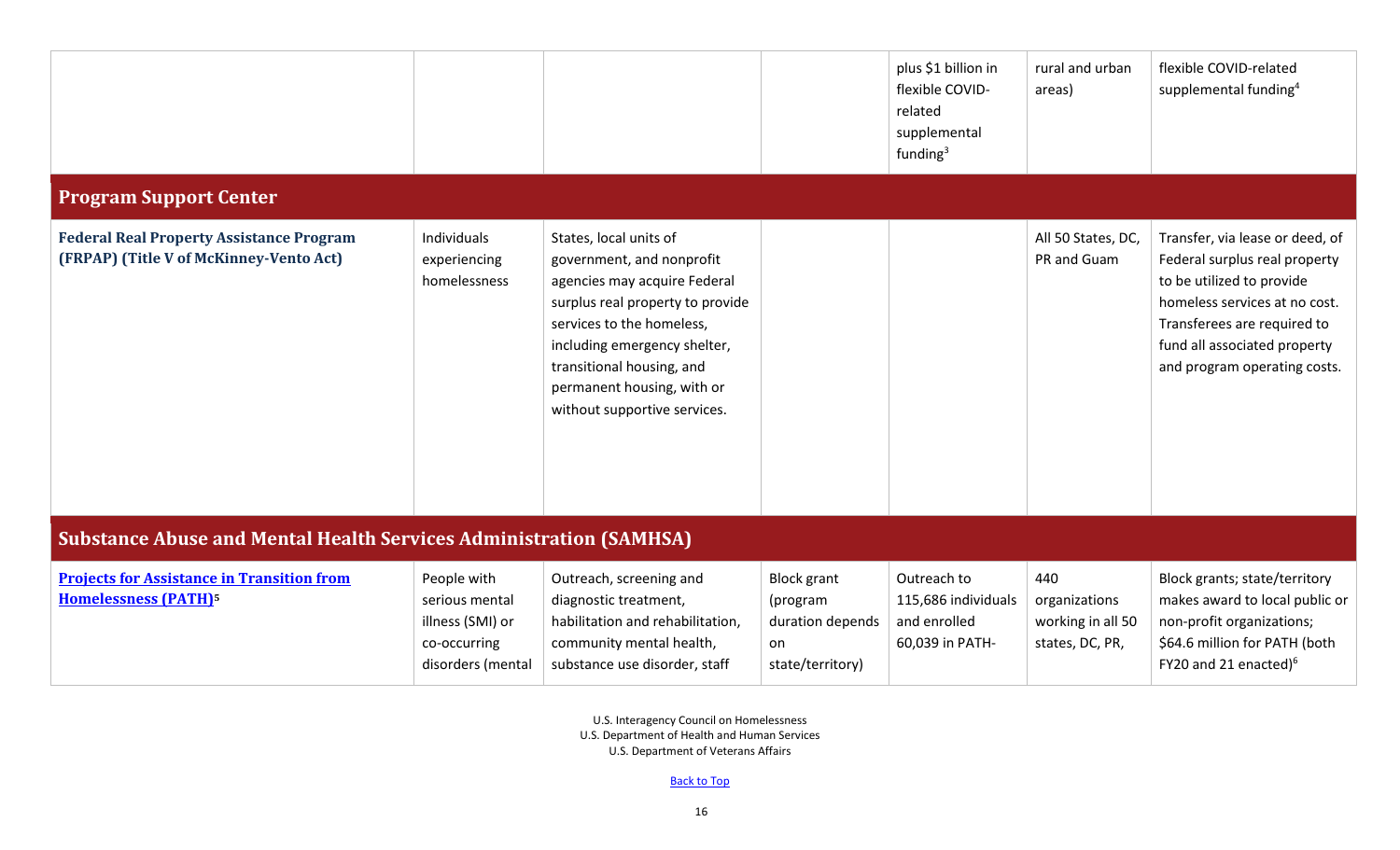|                                                                                         | illness and<br>substance use)<br>experiencing<br>homelessness or<br>at risk of<br>becoming<br>homeless                                                                                  | training, referrals for medical<br>and support services, housing<br>services as specified in Section<br>522(b)(10) of the Public Health<br>Service Act                                                                                                                                                                                                                            |                 | eligible clients in<br>services (2020) | USVI, MP, Guam,<br>AS |                                                                                                                              |
|-----------------------------------------------------------------------------------------|-----------------------------------------------------------------------------------------------------------------------------------------------------------------------------------------|-----------------------------------------------------------------------------------------------------------------------------------------------------------------------------------------------------------------------------------------------------------------------------------------------------------------------------------------------------------------------------------|-----------------|----------------------------------------|-----------------------|------------------------------------------------------------------------------------------------------------------------------|
| <b>Grants for the Benefit of Homeless Individuals</b><br>(GBHI) <sup>7</sup>            | Individuals<br>(including youth<br>and families)<br>experiencing<br>homelessness<br>who have<br>substance use<br>disorders or co-<br>occurring mental<br>and substance<br>use disorders | Substance use and co-occurring<br>mental and substance use<br>disorders treatment and other<br>recovery-oriented services;<br>coordination of housing and<br>services that provide<br>permanent housing and<br>supportive services to the target<br>population; connect clients to<br>enrollment resources for health<br>insurance, Medicaid, and<br>mainstream benefits programs | 5-year programs | Enrolled 4,000 in<br><b>FY21</b>       | As awarded            | Competitive grants to public<br>and private non-profit<br>entities; \$36.4 million (FY21<br>enacted)                         |
| <b>Treatment for Individuals Experiencing</b><br><b>Homelessness (TIEH)<sup>8</sup></b> | People<br>experiencing<br>homelessness<br>along with a<br>serious mental<br>illness, serious<br>emotional<br>disturbance, or                                                            | Integrated mental and<br>substance use disorders<br>treatment and other recovery-<br>oriented services; connect<br>clients to enrollment resources<br>for health insurance, Medicaid,<br>and mainstream benefits;<br>coordination of housing and                                                                                                                                  | 5-year programs | Enrolled 4,105 in<br><b>FY21</b>       | As awarded            | Competitive grants (open to<br>state and local, tribes, public<br>and private non-profits);<br>\$26.1 million (FY21 enacted) |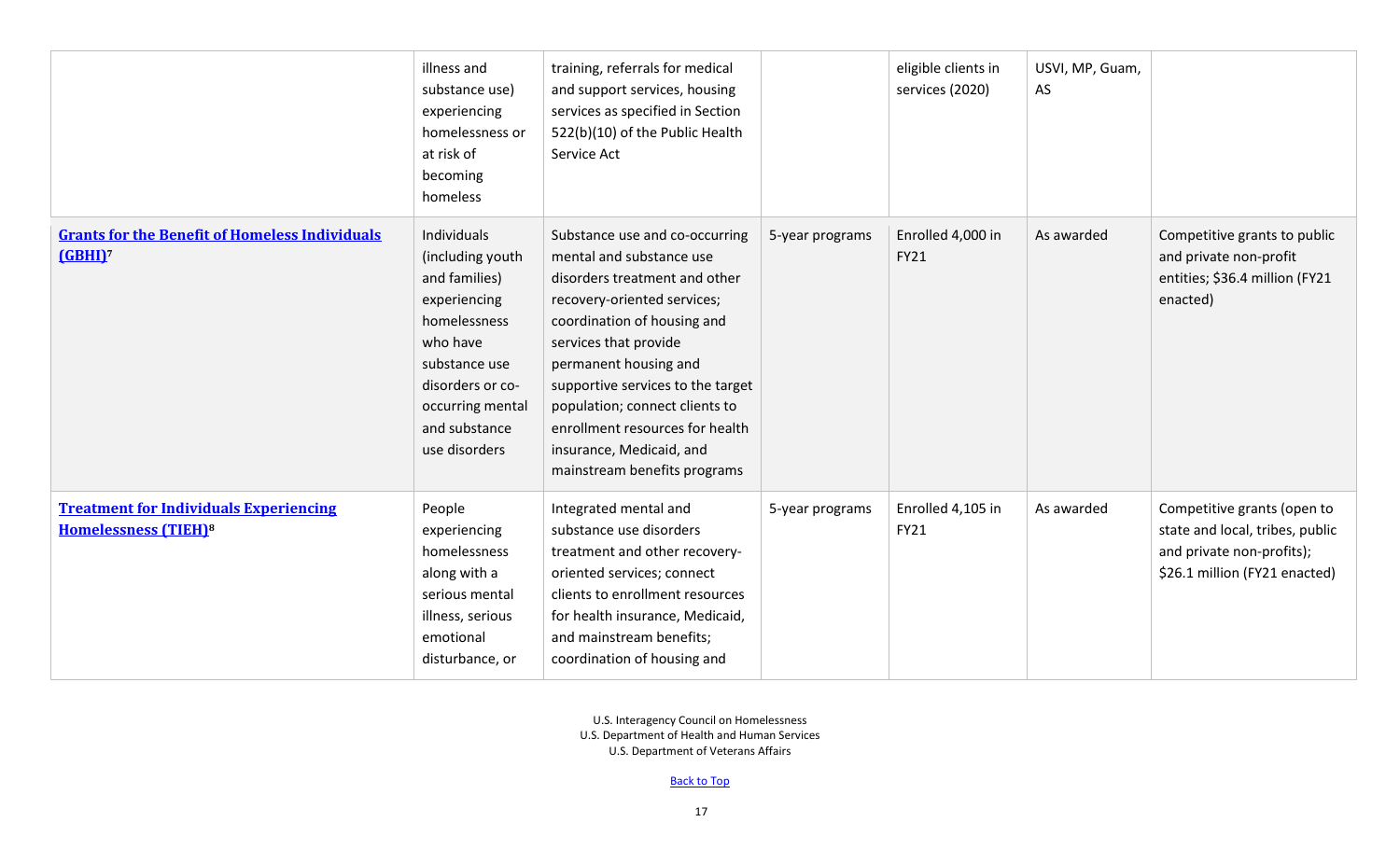|                                                                   | co-occurring<br>disorders                                                                                                                                                                                  | services that support<br>sustainable permanent housing                                                                                                                                                                                                                                                                                                                                   |           |                                                                                                                                                |                                                                                                                                                                                              |                                                     |
|-------------------------------------------------------------------|------------------------------------------------------------------------------------------------------------------------------------------------------------------------------------------------------------|------------------------------------------------------------------------------------------------------------------------------------------------------------------------------------------------------------------------------------------------------------------------------------------------------------------------------------------------------------------------------------------|-----------|------------------------------------------------------------------------------------------------------------------------------------------------|----------------------------------------------------------------------------------------------------------------------------------------------------------------------------------------------|-----------------------------------------------------|
| <b>SSI/SSDI Outreach, Access, and Recovery (SOAR)<sup>9</sup></b> | Children and<br>adults who are<br>experiencing or at<br>risk of<br>homelessness and<br>have a serious<br>mental illness,<br>medical<br>impairment,<br>and/or co-<br>occurring<br>substance use<br>disorder | Technical assistance to enhance<br>access to Social Security<br>disability benefits.                                                                                                                                                                                                                                                                                                     |           | 2,122<br>providers trained<br>on<br>SOAR in FY21 to<br>ensure<br>eligible clients<br>experiencing<br>homelessness are<br>receiving<br>benefits | All 50 states and<br><b>DC</b>                                                                                                                                                               |                                                     |
| <b>Emergency Response Grants</b>                                  | Children and<br>adults impacted<br>by the COVID-19<br>pandemic.                                                                                                                                            | Provide crisis intervention<br>services, mental and substance<br>use disorder treatment, and<br>other related recovery supports<br>for children and adults<br>impacted by the COVID-19<br>pandemic. Specifically, to<br>address the needs of individuals<br>with serious mental illness,<br>individuals with substance use<br>disorders, and/or individuals<br>with co-occurring serious | 16 months | Anticipate 60<br>grants to be<br>awarded; up to<br>\$2M per state and<br>up to \$0.5M per<br>territory and tribe                               | As awarded:<br>funding will be<br>provided for<br>states,<br>territories, and<br>tribes to develop<br>comprehensive<br>systems to<br>address COVID-<br>19 related<br>mental health<br>needs. | \$110 million in flexible COVID-<br>related funding |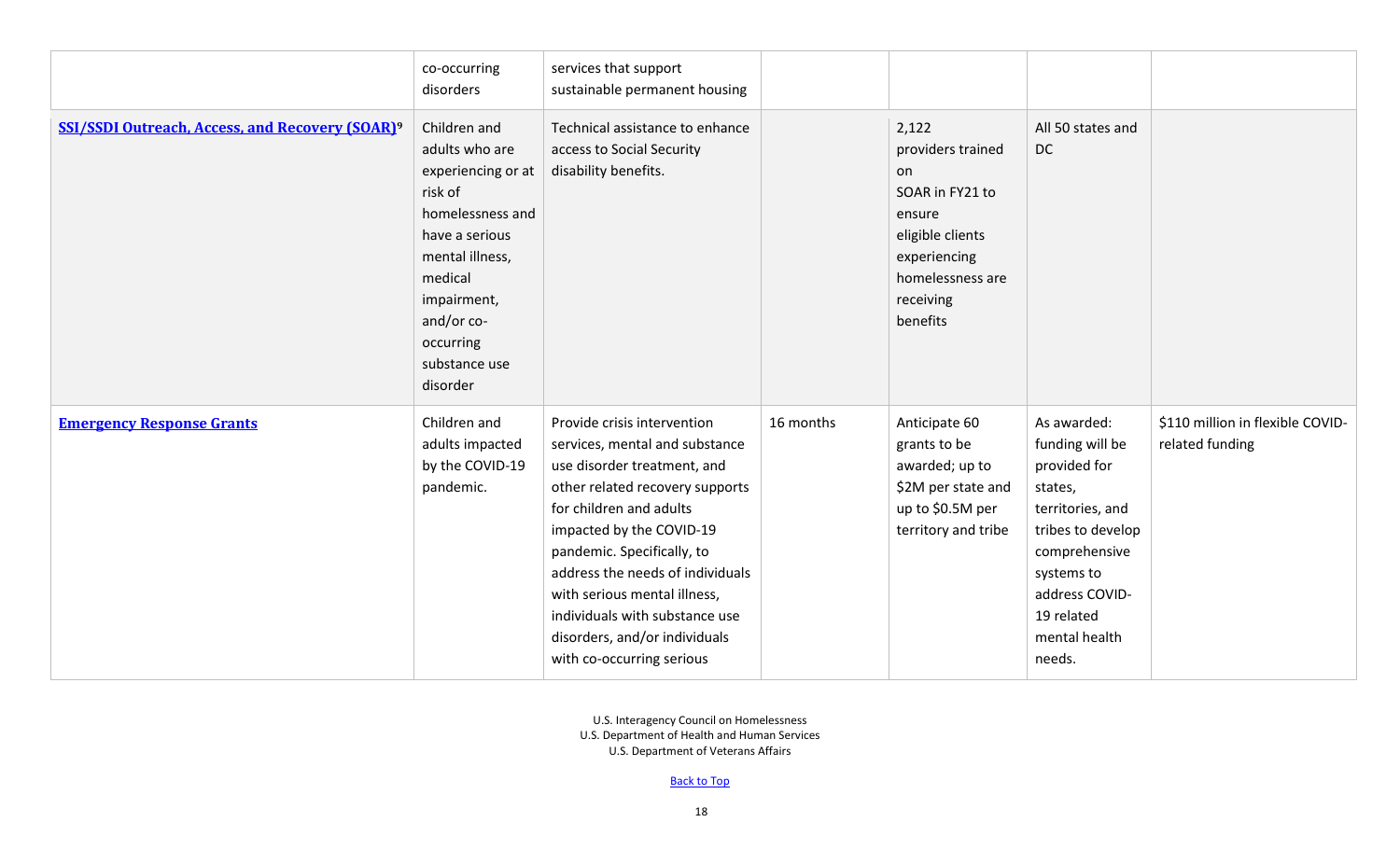|                                                     |                                                                                                                                                                                                                                                                                                                                     | mental illness and substance<br>use disorders. The program will<br>also focus on meeting the needs<br>of individuals with mental<br>disorders that are less severe<br>than serious mental illness,<br>including those in the<br>healthcare profession.                                                                                 |                                                                                     |                                     |                                                                   |                                                                                                                                                                                                                                                                                                                                                                                                                                                   |
|-----------------------------------------------------|-------------------------------------------------------------------------------------------------------------------------------------------------------------------------------------------------------------------------------------------------------------------------------------------------------------------------------------|----------------------------------------------------------------------------------------------------------------------------------------------------------------------------------------------------------------------------------------------------------------------------------------------------------------------------------------|-------------------------------------------------------------------------------------|-------------------------------------|-------------------------------------------------------------------|---------------------------------------------------------------------------------------------------------------------------------------------------------------------------------------------------------------------------------------------------------------------------------------------------------------------------------------------------------------------------------------------------------------------------------------------------|
| <b>Community Mental Health Services Block Grant</b> | Persons age 18<br>and older who<br>have a serious<br>mental illness,<br>which is a<br>diagnosable<br>behavioral,<br>mental, or<br>emotional<br>condition severe<br>enough to<br>interfere with<br>major life<br>activities; persons<br>up to age 18 who<br>have a serious<br>emotional<br>disturbance,<br>which is a<br>diagnosable | Supports grantees in carrying<br>out plans for providing<br>comprehensive community<br>mental health services, such as<br>outpatient treatment,<br>emergency/crisis mental health<br>services, day treatment<br>programs, First Episode of<br>Psychosis (FEP) treatment<br>programs, and screening for in-<br>patient hospitalization. | Services available<br>for as long as<br>person meets the<br>SMI or SED<br>criteria. | 7,263,904 persons<br>served in 2020 | All 50 states, DC,<br>PR, USVI, all 6<br>Pacific<br>Jurisdictions | \$1.65 billion in ARP funds<br>$$825$ million to states -<br>which includes 10% Early<br>Serious Mental Illness/FEP<br>set-aside and \$825 million for<br><b>Community Mental Health</b><br>Centers Grant); \$757.5 million<br>(FY21 enacted), which<br>includes 5% Crisis Services<br>set-aside and 10% ESMI /FEP<br>set-aside; \$825 million in<br>CARES Act, which includes 5%<br>Crisis Services set-aside and<br>10% set-aside for ESMI /FEP |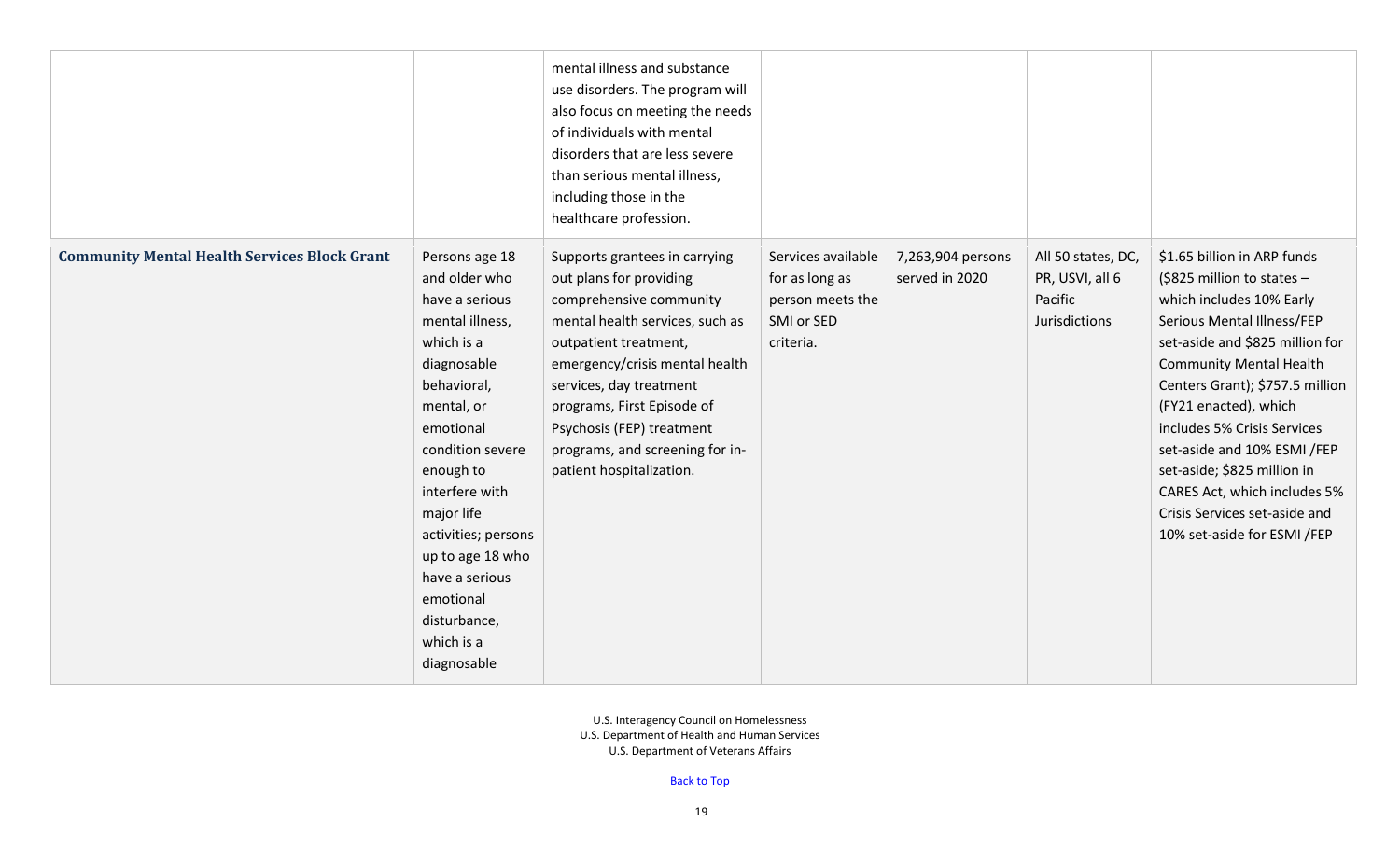|                                                                       | behavioral,<br>mental, or<br>emotional issue<br>severe enough to<br>interfere with a<br>child's family,<br>school, or<br>community<br>activities. |                                                             |                            |                                |                                       |                                                                |
|-----------------------------------------------------------------------|---------------------------------------------------------------------------------------------------------------------------------------------------|-------------------------------------------------------------|----------------------------|--------------------------------|---------------------------------------|----------------------------------------------------------------|
| <b>Substance Abuse Prevention and Treatment</b><br><b>Block Grant</b> | Persons with<br>Substance Use                                                                                                                     | Substance Use Disorder Primary<br>Prevention, Intervention, | Access for<br>persons with | Number of persons<br>served in | All 50 states, DC,<br>PR, USVI, all 6 | \$1.86 billion (FY20 enacted);<br>\$1.65 billion in FY 21 SABG |
|                                                                       | Disorder (SUD)                                                                                                                                    | Treatment, and Recovery                                     | Substance Use              | Substance Use                  | Pacific                               | COVID-19 Supplemental                                          |
|                                                                       | and their families,                                                                                                                               | Support Services. SUD services                              | Disorder (SUD)             | <b>Disorder Treatment</b>      | Jurisdictions, and                    | Funding; \$1.5 billion in FY 21                                |
|                                                                       | persons at risk for                                                                                                                               | and supports to Pregnant                                    | and their                  | for the period of              | 1 tribal entity                       | <b>SABG ARP Supplemental</b>                                   |
|                                                                       | SUD and their                                                                                                                                     | Women and Women with                                        | families, persons          | $7/1/19$ through               |                                       | Funding; \$1.86 billion (FY21                                  |
|                                                                       | families, and                                                                                                                                     | Dependent Children (PWWDC).                                 | at risk for SUD            | 6/30/20 was                    |                                       | enacted)                                                       |
|                                                                       | persons in                                                                                                                                        | SUD services to Persons Who                                 | and their                  | 1,419,631.                     |                                       |                                                                |
|                                                                       | recovery from                                                                                                                                     | Inject Drugs (PWID), including                              | families, and              |                                |                                       |                                                                |
|                                                                       | SUD and their                                                                                                                                     | <b>Medication Assisted Treatment</b>                        | persons in                 | Number of persons              |                                       |                                                                |
|                                                                       | families. Priority                                                                                                                                | (MAT). Early Intervention                                   | recovery from              | served in                      |                                       |                                                                |
|                                                                       | populations                                                                                                                                       | Services Relating to HIV                                    | SUD and their              | Substance Use                  |                                       |                                                                |
|                                                                       | include pregnant                                                                                                                                  | (EIS/HIV) for persons with SUD.                             | families, is               | Disorder                       |                                       |                                                                |
|                                                                       | women with SUD,                                                                                                                                   | Tuberculosis Services (TB),                                 | provided for the           | Prevention through             |                                       |                                                                |
|                                                                       | and women with                                                                                                                                    | including screening, testing,                               | duration of                | Individual                     |                                       |                                                                |
|                                                                       | SUD with                                                                                                                                          | counseling, case management,                                | services needed            | Programs for the               |                                       |                                                                |
|                                                                       | dependent                                                                                                                                         | and referral for medical                                    | in order to                | period of 7/1/19               |                                       |                                                                |
|                                                                       | children; persons                                                                                                                                 | evaluation and treatment, for                               | address concerns           | through 6/30/20                |                                       |                                                                |
|                                                                       | who inject drugs;                                                                                                                                 | persons with SUD.                                           | related to                 | was 15,226,395.                |                                       |                                                                |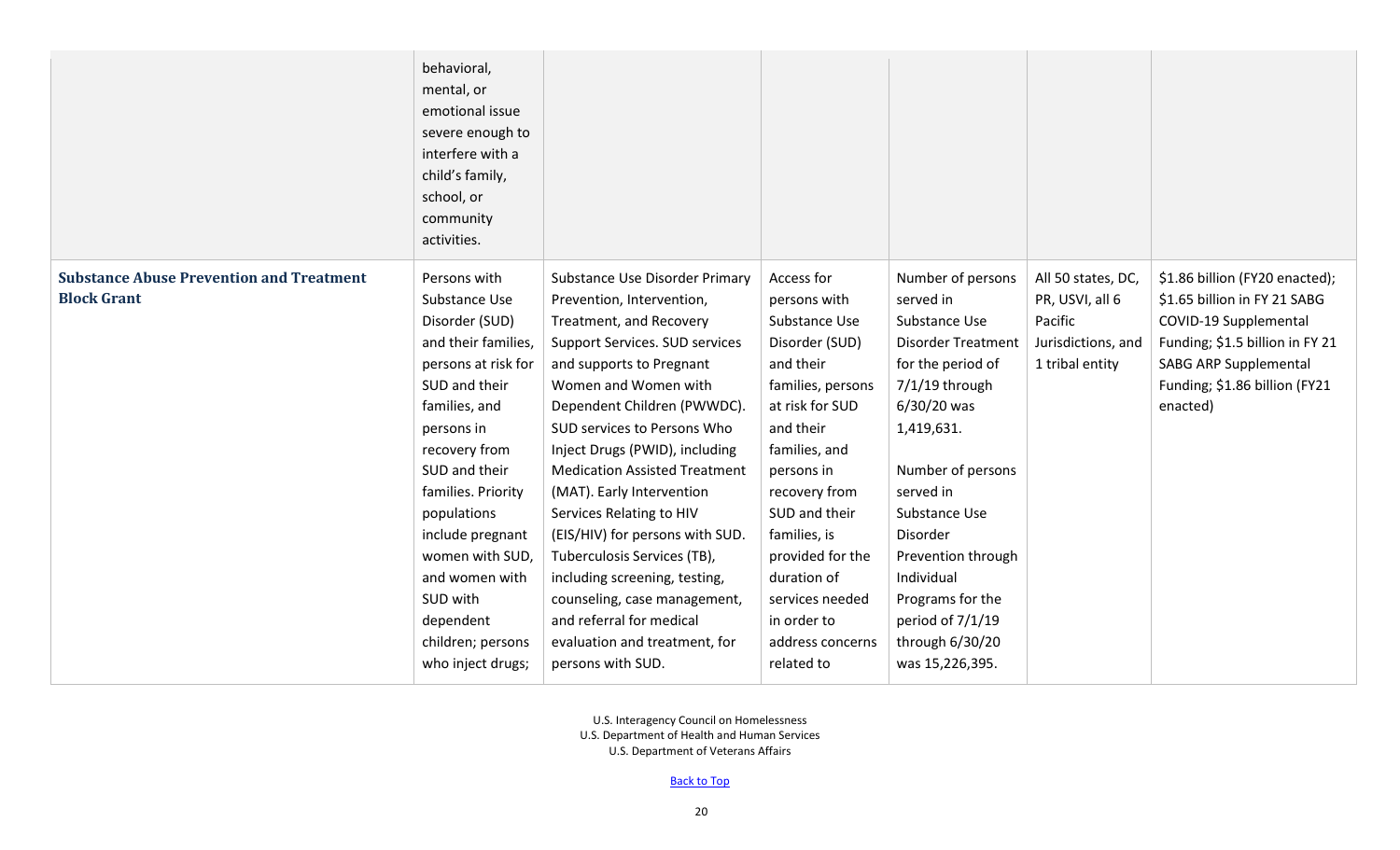|                                                                                                                                                                                                           | persons with SUD<br>who have<br>HIV/AIDS, or who<br>are at risk for<br>HIV/AIDS; and<br>persons with SUD<br>who are at risk for<br>TB. |                                                                                                                                                                                                                                                                                                                                        | Substance Use<br>Disorder<br>prevention,<br>intervention,<br>treatment, and<br>recovery support. |                                                                   |                                                                                                                                    |
|-----------------------------------------------------------------------------------------------------------------------------------------------------------------------------------------------------------|----------------------------------------------------------------------------------------------------------------------------------------|----------------------------------------------------------------------------------------------------------------------------------------------------------------------------------------------------------------------------------------------------------------------------------------------------------------------------------------|--------------------------------------------------------------------------------------------------|-------------------------------------------------------------------|------------------------------------------------------------------------------------------------------------------------------------|
| <b>State Opioid Response (SOR) Grants</b><br>To find SOR information in your state, please<br>contact your Single State Agency (SSA):<br>https://www.samhsa.gov/sites/default/files/ssa-<br>directory.pdf | Individuals at-risk<br>for or who have<br>opioid use and/or<br>stimulant use<br>disorders.                                             | Prevention, treatment and<br>recovery support services such<br>as, opioid education and<br>naloxone distribution (OEND),<br>FDA-approved medication for<br>the treatment of OUD (MAT) for<br>Opioid Use Disorder (OUD) and<br>other evidence-based<br>treatment services, peer<br>supports, recovery coaching and<br>recovery housing. | 2-year program                                                                                   | All 50 states, DC,<br>PR, USVI, and 4<br>Pacific<br>Jurisdictions | Formula-based grants<br>\$1.42 billion (FY20)<br>\$1.42 billion (FY21)                                                             |
| <b>Tribal Opioid Response (TOR) Grants awarded in</b><br>FY20 and FY21                                                                                                                                    | Individuals at-risk<br>for or who have<br>opioid use and/or<br>stimulant use<br>disorders.                                             | Supports the implementation of<br>prevention, treatment, and<br>recovery support services (RSS)<br>for opioid and stimulant use<br>disorders with an emphasis on<br>medication-assisted treatment<br>for OUD. RSS may include                                                                                                          | 2-year program                                                                                   | Federally-<br>recognized tribes<br>and tribal<br>organizations.   | Competitive grants to<br>federally-recognized tribes<br>and tribal organizations; \$50<br>million (FY20); \$37.6 million<br>(FY21) |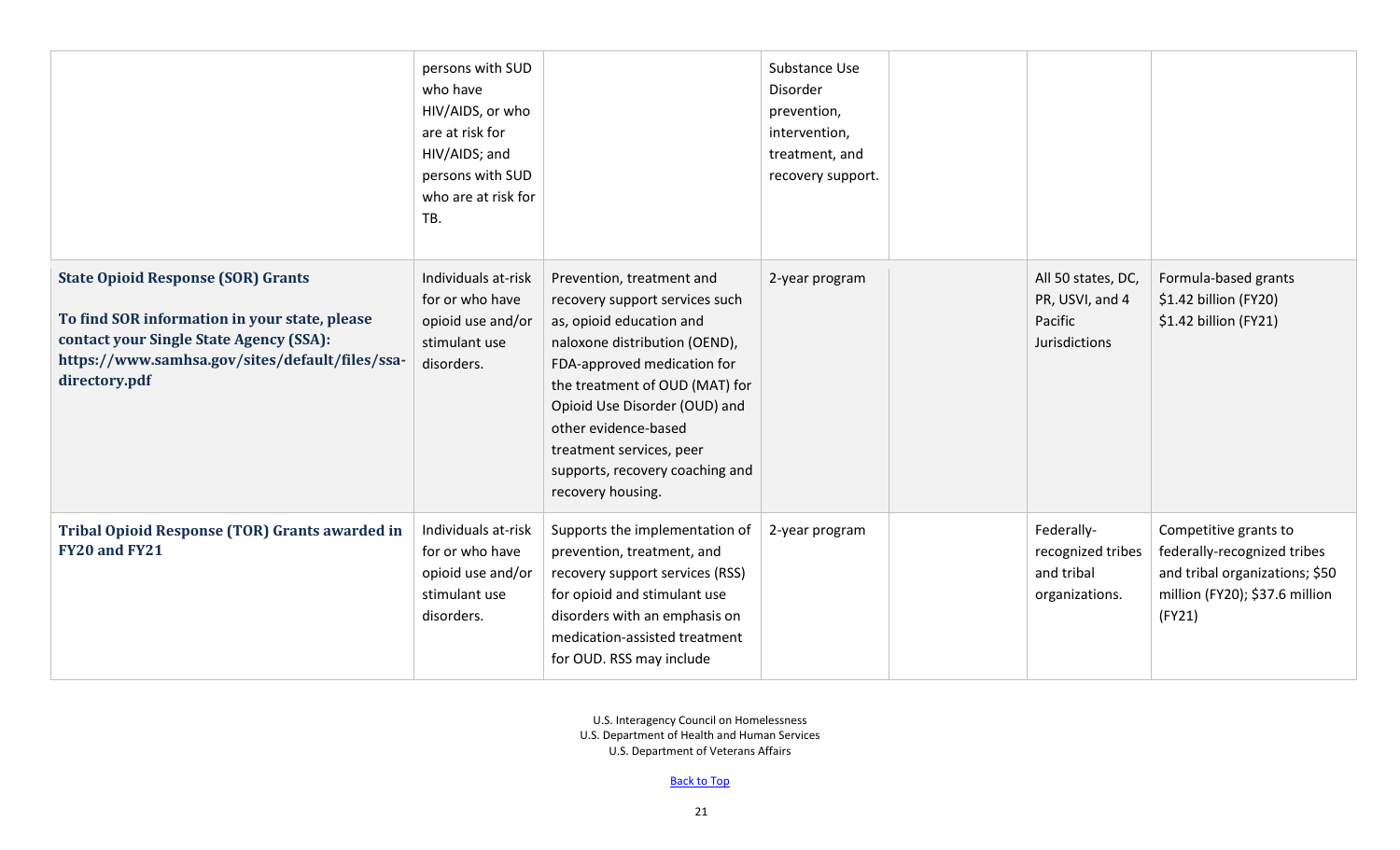<span id="page-21-0"></span>

|                                                                                                                                                  |                                                                                                                                                                                       | recovery housing and peer<br>recovery support services.                                                                                                                                                                                                                                                                                    |                                                                 |                                                                        |                           |                                                                                                                                                                                                 |
|--------------------------------------------------------------------------------------------------------------------------------------------------|---------------------------------------------------------------------------------------------------------------------------------------------------------------------------------------|--------------------------------------------------------------------------------------------------------------------------------------------------------------------------------------------------------------------------------------------------------------------------------------------------------------------------------------------|-----------------------------------------------------------------|------------------------------------------------------------------------|---------------------------|-------------------------------------------------------------------------------------------------------------------------------------------------------------------------------------------------|
| <b>Department of Veterans Affairs (VA)</b>                                                                                                       |                                                                                                                                                                                       |                                                                                                                                                                                                                                                                                                                                            |                                                                 |                                                                        |                           |                                                                                                                                                                                                 |
| <b>Domiciliary Care for Homeless Veterans (DCHV)</b><br>Program/Mental Health Residential<br>Rehabilitation and Treatment Programs <sup>10</sup> | Veterans with<br>multiple and<br>severe medical<br>conditions,<br>mental illness,<br>addiction, or<br>psychosocial<br>deficits, including<br>veterans<br>experiencing<br>homelessness | Provides treatment in a<br>residential setting for 24/7<br>support; rehabilitation,<br>recovery, health maintenance,<br>improved quality of life, and<br>community integration                                                                                                                                                             | As long as<br>individual is<br>eligible (long-<br>term program) | >2,400 beds                                                            | 47 sites                  | Plus \$14.4 billion in COVID-<br>related supplemental VA<br>funding for health care<br>delivery and to support<br>veterans who are homeless or<br>at risk of becoming<br>homeless <sup>11</sup> |
| <b>Community Resource and Referral Centers</b><br>(CRRC)                                                                                         | Veterans<br>experiencing<br>homelessness and<br>at risk of<br>homelessness                                                                                                            | Provide one-stop access to<br>community-based, multiagency<br>services to promote permanent<br>housing, health and mental<br>health care, career<br>development and access to VA<br>and non-VA benefits. Centers<br>facilitate access to services,<br>such as outreach/case<br>management, VA and non-VA<br>benefits, vocational services, |                                                                 | Nationally served<br>24,976 Veterans<br>through the end of<br>FY 2015. | 32 sites across<br>states |                                                                                                                                                                                                 |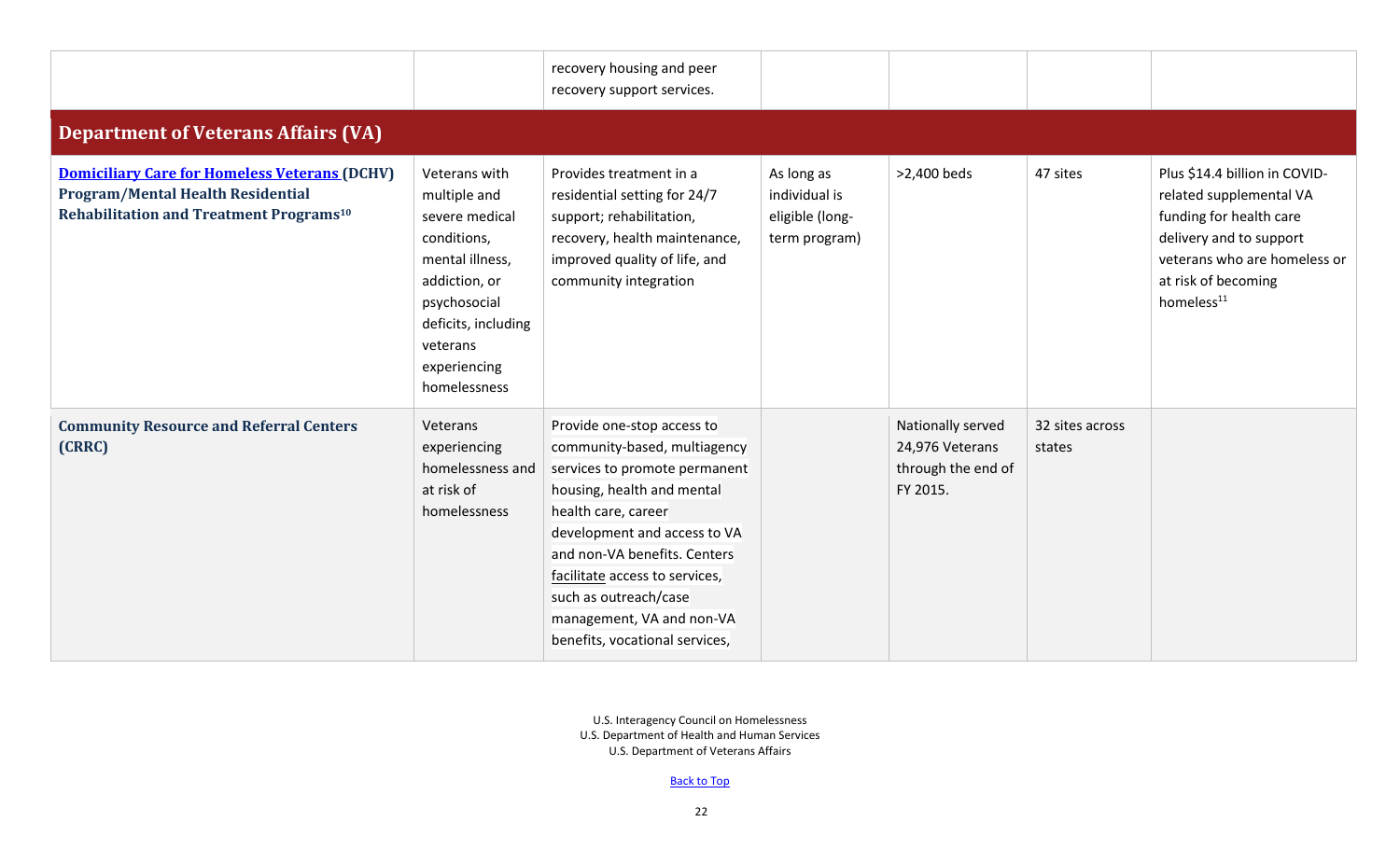|                                                                    |                                          | treatment, shelter, residential<br>care, and<br>housing. Immediate services<br>include showers, laundry,<br>storage, food donations,<br>transportation, and<br>phone and internet access. |                                                                |                                                                                                                                                                                                                                                                                                                                                                                                         |                                                                                                                                           |                                                                                                                                                                                                                                                            |
|--------------------------------------------------------------------|------------------------------------------|-------------------------------------------------------------------------------------------------------------------------------------------------------------------------------------------|----------------------------------------------------------------|---------------------------------------------------------------------------------------------------------------------------------------------------------------------------------------------------------------------------------------------------------------------------------------------------------------------------------------------------------------------------------------------------------|-------------------------------------------------------------------------------------------------------------------------------------------|------------------------------------------------------------------------------------------------------------------------------------------------------------------------------------------------------------------------------------------------------------|
| <b>Health Care for Homeless Veterans (HCHV)</b><br><b>Programs</b> | Veterans<br>experiencing<br>homelessness | Offers outreach, exams,<br>treatment, referrals, and case<br>management to Veterans<br>experiencing homelessness                                                                          | Outreach and<br>referral to care<br>(versus providing<br>care) | Outreach services<br>to 150,000<br>Veterans annually<br>In FY 2019, nearly<br>6,300 Veterans<br>exited HCHV CRS<br>programs to<br>permanent housing<br>and 64 percent of<br>Veterans exiting<br>CRS programs<br>engage in VA<br>mental health<br>services and 79<br>percent receive<br>ongoing VA<br>medical services.<br>Also in FY 2019,<br><b>HCHV</b> programs<br>supported over 350<br>stand downs | In FY2020, HCHV<br>funding<br>supported 310<br>contracts with<br>over 3,500<br>available beds in<br>49<br>states, Puerto<br>Rico and Guam | Plus \$14.4 billion in COVID-<br>related supplemental VA<br>funding for health care<br>delivery and to support<br>veterans who are homeless or<br>at risk of becoming<br>homeless <sup>12</sup> \$10 million in<br>CARES Act funding for HCHV<br>programs. |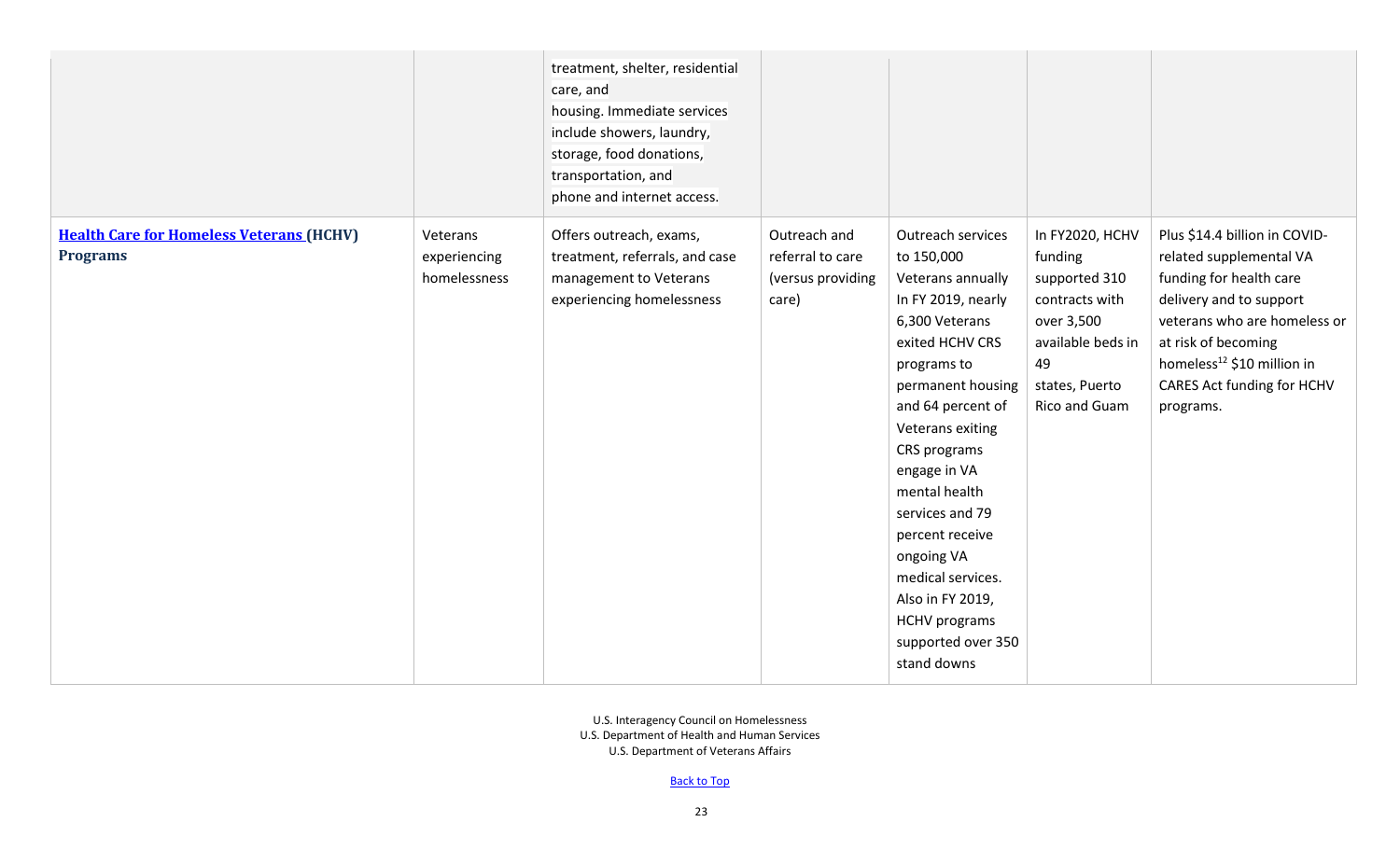|                                                   |                                          |                                                                                                                                                                                                                                                                                                                      | providing outreach<br>to over 81,000<br>Veterans, provided<br>outreach services<br>to over 139,600<br>total Veterans, and<br>provided case<br>management<br>services to over<br>10,900 Veterans. |                                                                                                              |  |
|---------------------------------------------------|------------------------------------------|----------------------------------------------------------------------------------------------------------------------------------------------------------------------------------------------------------------------------------------------------------------------------------------------------------------------|--------------------------------------------------------------------------------------------------------------------------------------------------------------------------------------------------|--------------------------------------------------------------------------------------------------------------|--|
| <b>Homeless Veterans Dental Program</b>           | Veterans<br>experiencing<br>homelessness | Provides dental treatment<br>through programs such as<br><b>Domiciliary Residential</b><br>Rehabilitation Treatment, VA<br>Grant and Per Diem,<br><b>Compensated Work</b><br>Therapy/Transitional Residence,<br><b>Health Care for Homeless</b><br>Veterans (contract bed) and<br><b>Community Residential Care.</b> |                                                                                                                                                                                                  |                                                                                                              |  |
| <b>Homeless Patient Aligned Care Team (HPACT)</b> | Veterans<br>experiencing<br>homelessness | HPACT is a multi-disciplinary,<br>population-tailored medical<br>home designed around the<br>unique needs<br>and distinct challenges<br>homeless Veterans face both<br>accessing and engaging in                                                                                                                     | <b>HPACT</b> has<br>expanded to 60<br><b>VAMCs nationally</b><br>and is currently<br>actively serving<br>almost 19,000<br>Veterans. It is                                                        | Located on the<br>campuses of 54<br>VA medical<br>centers,<br>community-<br>based outpatient<br>clinics, and |  |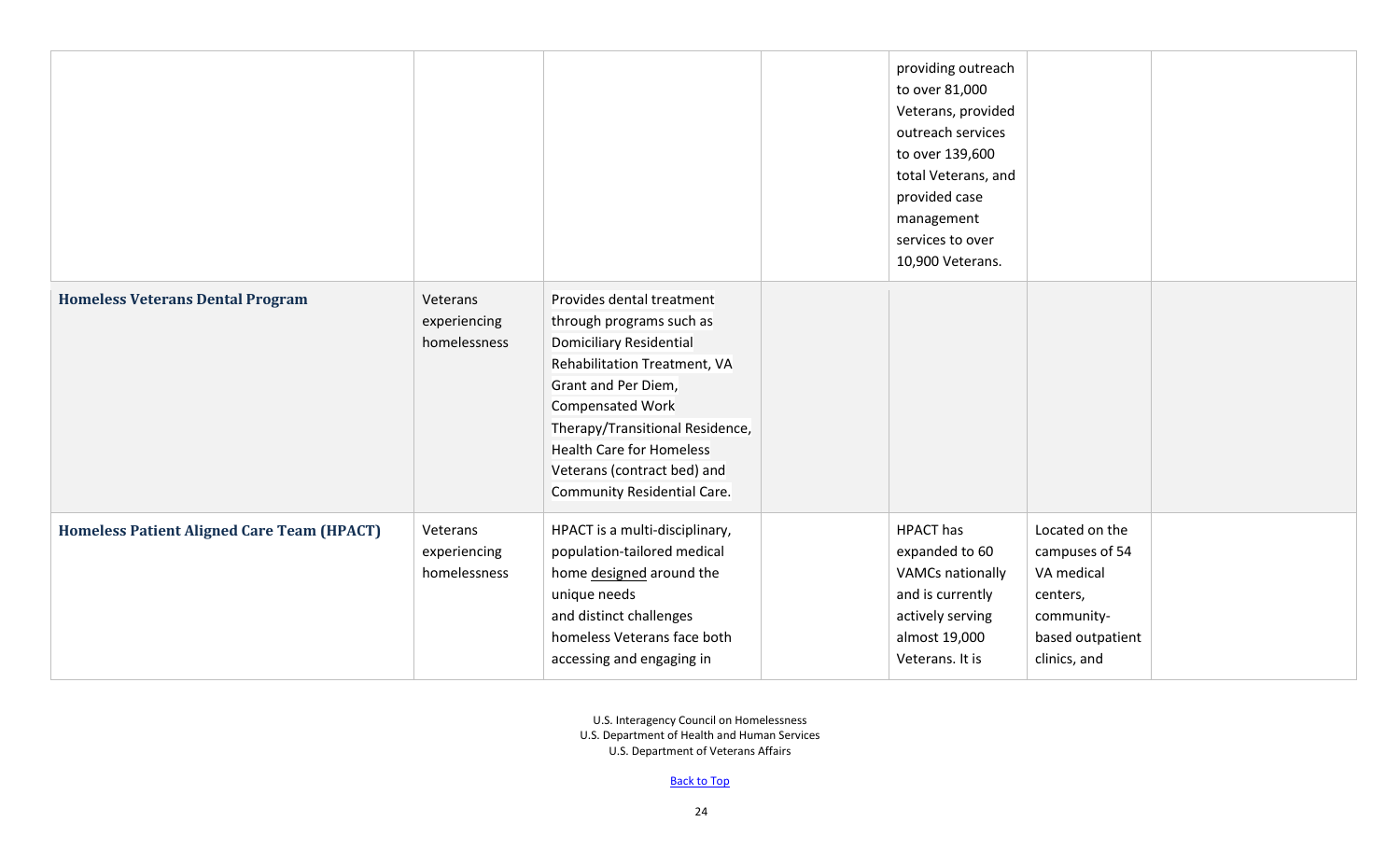|                                                        |                                                                                   | health care. Co-locate medical<br>staff, social workers, mental<br>health and substance use<br>counselors, nurses and<br>homeless program staff. This<br>team provides Veterans with<br>comprehensive, individualized<br>care, including services that<br>lead to permanent housing.<br>Veterans can walk into HPACT<br>clinics without an appointment<br>and receive medical care, case<br>management services, housing<br>placement supports, substance<br>use and mental health<br>treatment, community referrals,<br>triage services, benefits<br>counseling and even hot<br>showers and clean clothes. |                                                                                                                  | estimated that<br>over 25,000<br>Veterans are<br>served by an<br>HPACT annually.                                              | Community<br>Resource and<br><b>Referral Centers</b>                                                                                       |                                                                                                                                                                                                                                                                                         |
|--------------------------------------------------------|-----------------------------------------------------------------------------------|-------------------------------------------------------------------------------------------------------------------------------------------------------------------------------------------------------------------------------------------------------------------------------------------------------------------------------------------------------------------------------------------------------------------------------------------------------------------------------------------------------------------------------------------------------------------------------------------------------------|------------------------------------------------------------------------------------------------------------------|-------------------------------------------------------------------------------------------------------------------------------|--------------------------------------------------------------------------------------------------------------------------------------------|-----------------------------------------------------------------------------------------------------------------------------------------------------------------------------------------------------------------------------------------------------------------------------------------|
| <b>Supportive Services for Veteran Families (SSVF)</b> | Veteran families<br>experiencing or at<br>risk of<br>experiencing<br>homelessness | Outreach, case management,<br>and assistance in obtaining VA<br>and other mainstream benefits<br>that promote housing stability<br>and community integration.<br>SSVF grantees can also make<br>time-limited temporary<br>payments on behalf of Veterans                                                                                                                                                                                                                                                                                                                                                    | Veteran families<br>experiencing<br>homelessness<br>and those at<br>imminent risk<br>due to a housing<br>crisis. | In 2020, SSVF<br>assisted 112,070<br>individuals of<br>which 77,590 were<br>Veterans and<br>19,919 were<br>dependent children | ~400 community<br>agencies that<br>serve all 50<br>states, Puerto<br>Rico, the District<br>of Columbia,<br>Guam, and the<br>Virgin Islands | Funding to private non-profit<br>organizations and consumer<br>cooperatives; in June, 2021<br>VA administered \$418 million<br>in grants to more than 260<br>nonprofit organizations to<br>help low-income veterans and<br>their families access the SSVF<br>program. \$202 million has |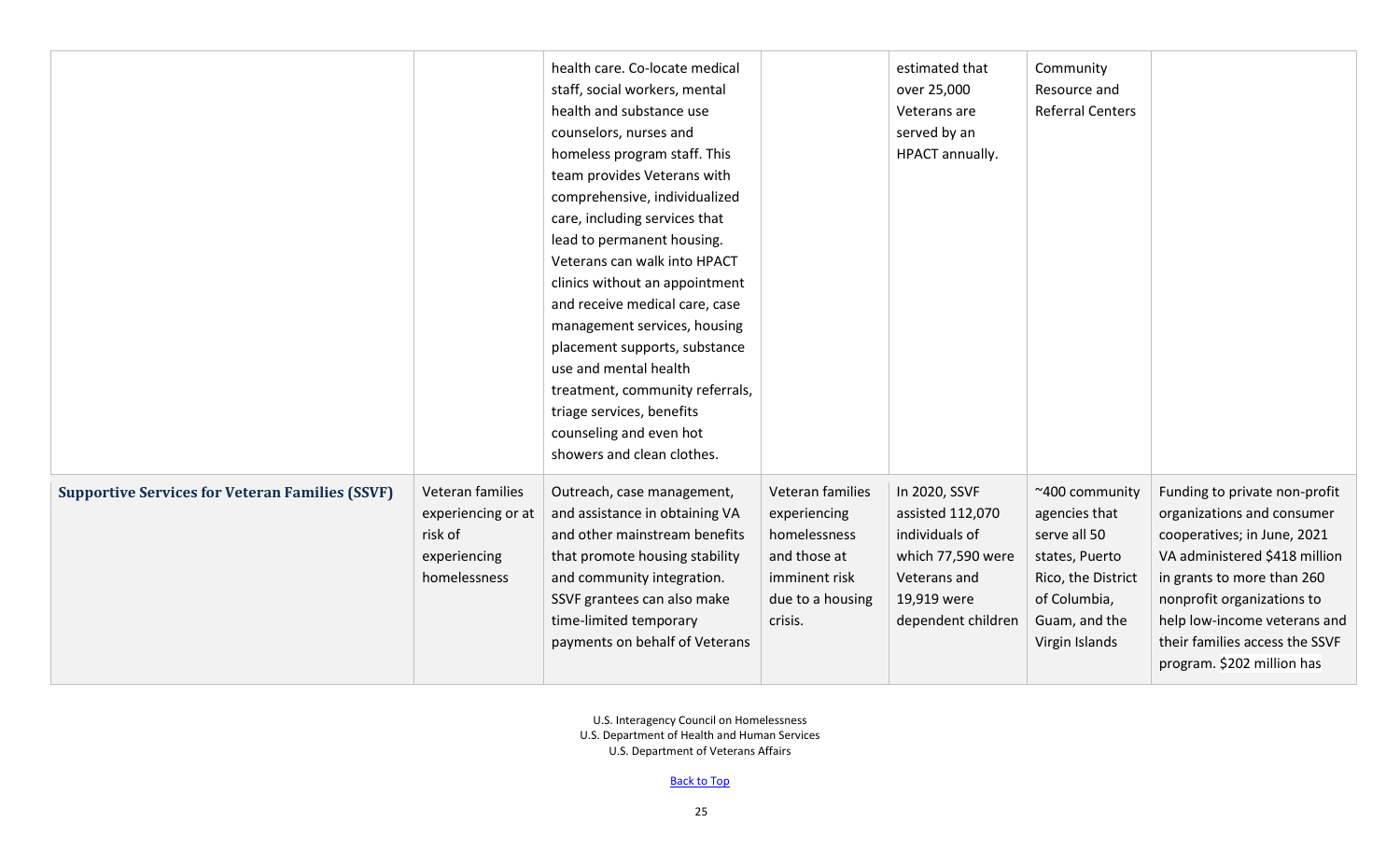|                                         |                                          | to cover rent, utilities, security<br>deposits and moving costs.                                                                                                                                                                                                                                                                                                                                                                                                                      |                                                                                                        |                                                                                                                                                                                                                                                                | been allocated to SSVF from<br>the Coronavirus Aid, Relief,<br>and Economic Security<br>(CARES) Act to provide<br>emergency housing and<br>homelessness prevention<br>assistance to very low-income<br>Veteran families to mitigate<br>the expected wave of<br>evictions and potential<br>homelessness that will result<br>from extensive<br>unemployment.                                                                                                     |
|-----------------------------------------|------------------------------------------|---------------------------------------------------------------------------------------------------------------------------------------------------------------------------------------------------------------------------------------------------------------------------------------------------------------------------------------------------------------------------------------------------------------------------------------------------------------------------------------|--------------------------------------------------------------------------------------------------------|----------------------------------------------------------------------------------------------------------------------------------------------------------------------------------------------------------------------------------------------------------------|----------------------------------------------------------------------------------------------------------------------------------------------------------------------------------------------------------------------------------------------------------------------------------------------------------------------------------------------------------------------------------------------------------------------------------------------------------------|
| <b>Grant and Per Diem Program (GPD)</b> | Veterans<br>experiencing<br>homelessness | Funds community agencies<br>providing services to homeless<br>Veterans. The purpose is to<br>promote the development and<br>provision of supportive housing<br>and/or supportive services with<br>the goal of helping homeless<br>Veterans achieve residential<br>stability, increase their skill<br>levels and/or income, and<br>obtain greater self-<br>determination. Grantees work<br>closely with an assigned liaison<br>from the local VA Medical<br>Center. The VA GPD liaison | VA funds an<br>estimated 600<br>agencies that<br>provide over<br>14,500 beds for<br>eligible Veterans. | Only programs<br>with supportive<br>housing (up to<br>24 months) or<br>service centers<br>(offering services<br>such as case<br>management,<br>education, crisis<br>intervention,<br>counseling,<br>services targeted<br>towards<br>specialized<br>populations | Grants from the GPD program<br>usually consist of a capped<br>per diem payment from VA to<br>community organizations to<br>provide transitional housing<br>and supportive services to<br>Veterans. Funded by<br>the Coronavirus Aid, Relief,<br>and Economic Security<br>(CARES) Act, \$88 million has<br>been allocated to this<br>program, which allows VA to<br>waive per diem limits during<br>the COVID-19 crisis and help<br>GPD grantees to provide all |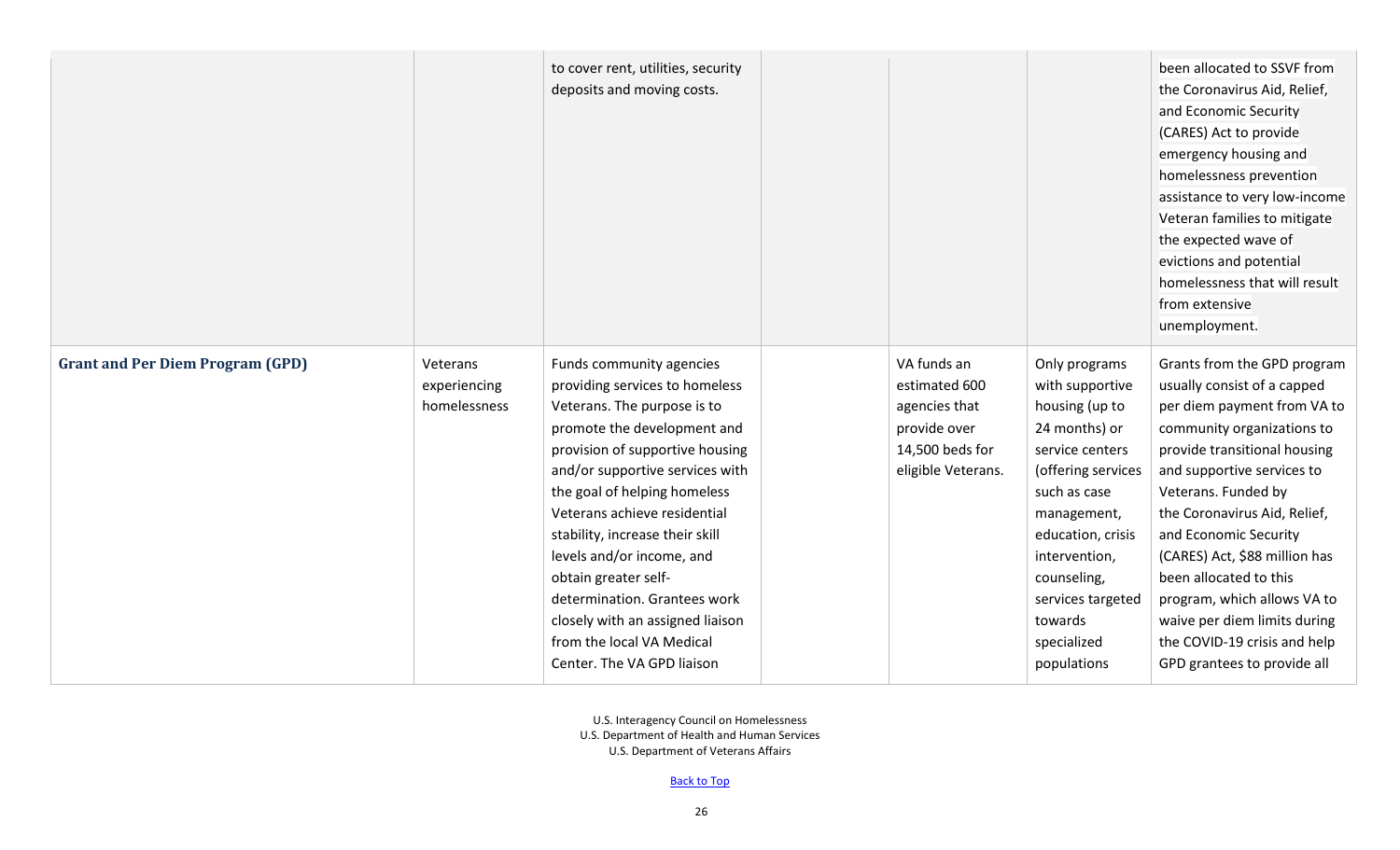|                                                                                                       |                                          | monitors the services the<br>grantees offer to Veterans and<br>provides direct assistance to<br>them. Grantees also collaborate<br>with community-based<br>organizations to connect<br>Veterans with employment,<br>housing and additional social<br>services to promote housing<br>stability. The maximum stay in<br>this housing is up to 24 months,<br>with the goal of moving<br>Veterans into permanent<br>housing.                                  |                                                                                                                                                          |                                                                                                                                                                                                                                                        | including<br>homeless<br>women<br>Veterans, etc.)<br>are eligible for<br>these funds. | needed emergency housing<br>and supportive services,<br>including emergency<br>placement for Veterans who<br>need to be isolated for their<br>safety or the safety of others.<br>\$258 million (FY20 enacted). |
|-------------------------------------------------------------------------------------------------------|------------------------------------------|-----------------------------------------------------------------------------------------------------------------------------------------------------------------------------------------------------------------------------------------------------------------------------------------------------------------------------------------------------------------------------------------------------------------------------------------------------------|----------------------------------------------------------------------------------------------------------------------------------------------------------|--------------------------------------------------------------------------------------------------------------------------------------------------------------------------------------------------------------------------------------------------------|---------------------------------------------------------------------------------------|----------------------------------------------------------------------------------------------------------------------------------------------------------------------------------------------------------------|
| <b>U.S. Department of Housing and Urban</b><br><b>Development-VA Supportive Housing</b><br>(HUD-VASH) | Veterans<br>experiencing<br>homelessness | Through public housing<br>authorities, HUD provides rental<br>assistance vouchers for<br>privately owned housing to<br>Veterans who are eligible for VA<br>health care services and are<br>experiencing homelessness. VA<br>case managers may connect<br>these veterans with support<br>services, such as health care,<br>mental health treatment, and<br>substance use counseling to<br>help them in their recovery<br>process and with their ability to | Veterans who are<br>appropriate for<br>this program<br>must be VA<br>health care<br>eligible Veterans.<br>VA eligibility<br>makes this<br>determination. | At the end of FY<br>2021, over 105,000<br>subsidized housing<br>vouchers were<br>allocated to HUD-<br>VASH with more<br>than 80,000<br>formerly homeless<br>Veterans living in<br>their own<br>permanent housing<br>as a result of this<br>partnership |                                                                                       |                                                                                                                                                                                                                |